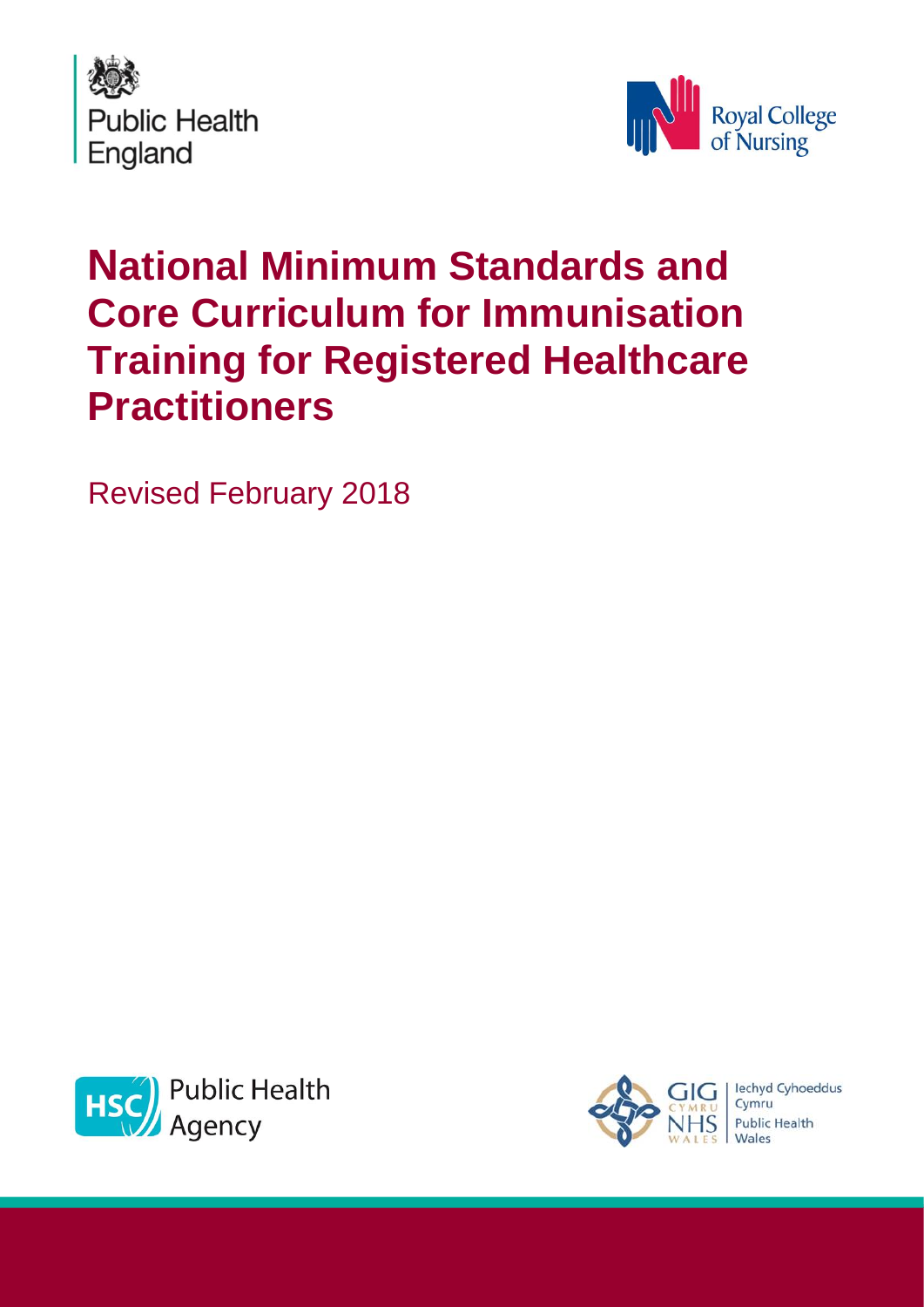# <span id="page-1-0"></span>About Public Health England

Public Health England exists to protect and improve the nation's health and wellbeing, and reduce health inequalities. We do this through world-leading science, knowledge and intelligence, advocacy, partnerships and the delivery of specialist public health services. We are an executive agency of the Department of Health and Social Care, and a distinct delivery organisation with operational autonomy. We provide government, local government, the NHS, Parliament, industry and the public with evidence-based professional, scientific and delivery expertise and support.

Public Health England Wellington House 133-155 Waterloo Road London SE1 8UG Tel: 020 7654 8000 [www.gov.uk/phe](http://www.gov.uk/phe) Twitter: [@PHE\\_uk](https://twitter.com/PHE_uk) Facebook: [www.facebook.com/PublicHealthEngland](http://www.facebook.com/PublicHealthEngland)

For queries relating to this document, please contact: [immunisation.lead@phe.gov.uk](mailto:immunisation.lead@phe.gov.uk) (England) [publichealthwales.vaccines@wales.nhs.uk](mailto:publichealthwales.vaccines@wales.nhs.uk) (Wales) [pha.immunisation@hscni.net](mailto:pha.immunisation@hscni.net) (Northern Ireland)

#### © Crown copyright 2018

You may re-use this information (excluding logos) free of charge in any format or medium, under the terms of the Open Government Licence v3.0. To view this licence, visit [OGL](https://www.nationalarchives.gov.uk/doc/open-government-licence/version/2/) or email [psi@nationalarchives.gsi.gov.uk.](mailto:psi@nationalarchives.gsi.gov.uk) Where we have identified any third party copyright information you will need to obtain permission from the copyright holders concerned. Published: February 2018

PHE publications gateway number: 2017736 Review date: February 2023



PHE supports the UN Sustainable Development Goals

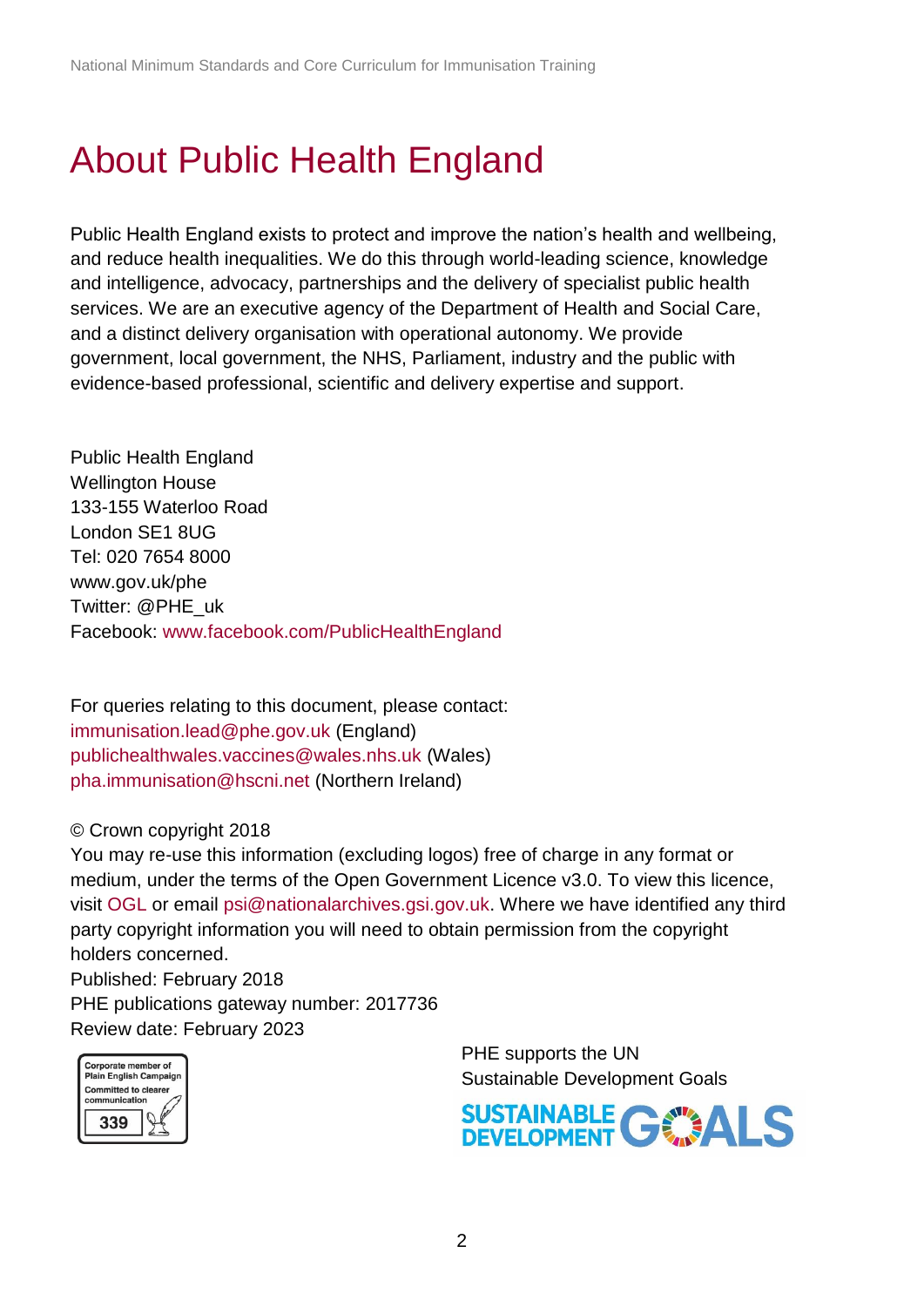# <span id="page-2-0"></span>Acknowledgements

These National Minimum Standards and Core Curriculum for Immunisation Training are a revised and updated version of the original standards published by the former Health Protection Agency in 2005. Although previously published as two separate documents, this revised document incorporates both the Minimum Standards and the Core Curriculum in one document.

Substantial revisions have been made to this version by Public Health England (PHE) with invaluable support, comments and contributions from professional organisations, training providers and immunisation experts from across the UK. A wide consultation process has been carried out to ensure that the views of practitioners delivering immunisation in many different service areas have been represented. The following organisations were asked for their comments:

- Centre for Pharmacy Postgraduate Education
- Community Practitioners and Health Visitors Association
- Department of Health England
- Department of Health Northern Ireland
- Faculty of Public Health
- Health Education England
- Institute of Health Visiting
- NHS Education Scotland
- NHS England Health and Justice
- NHS England Nursing Directorate
- NHS England Public Health Commissioning Central Team
- Occupational Health Heads of Department, Managers, Senior Nurses
- Pharmaceutical Services Negotiating Committee
- Public Health Agency Northern Ireland
- PHF Health and Justice
- PHE Health Protection Team members
- PHE Nursing Directorate
- PHE Screening and Immunisation Team members
- Public Health Wales
- Royal College of General Practitioners
- Royal College of Midwives
- Royal College of Nursing
- Royal College of Paediatrics and Child Health
- Royal Pharmaceutical Society
- [School And Public Health Nurses Association](https://www.google.co.uk/url?sa=t&rct=j&q=&esrc=s&source=web&cd=1&cad=rja&uact=8&ved=0ahUKEwiV3dTy0LjUAhXDBsAKHf7jAvMQFggtMAA&url=http%3A%2F%2Fwww.saphna.co%2F&usg=AFQjCNEr-K4uY0RWy1Ep9Zl-CN7mnXAHCQ)
- Surgeon General's Department, Defence Public Health
- UCL Great Ormond Street Institute of Child Health

The authors gratefully acknowledge the advice and recommendations they provided.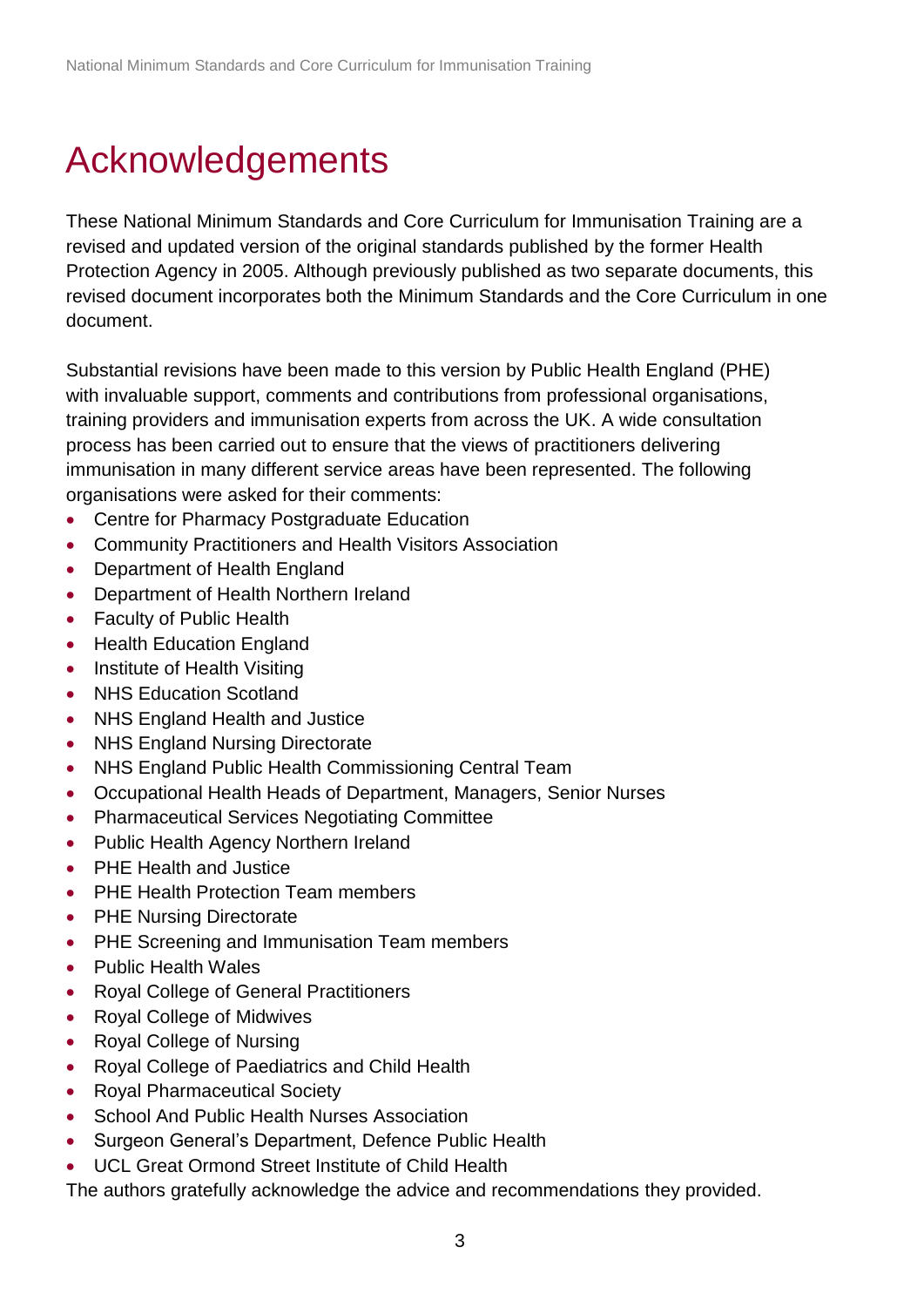The joint RCN/PHE documents 'Supporting the delivery of immunisation education',and the 'Immunisation knowledge and skills competence assessment tool' previously published by the RCN have both now been incorporated into this version of the National Minimum Standards and Core Curriculum for Immunisation.

#### <span id="page-3-0"></span>Intended audience

Healthcare practitioners from a wide diversity of professional backgrounds now give immunisations in many different settings and service areas e.g. general practice, schools, hospitals, prisons, occupational health, maternity, neonatal and paediatric services, pharmacies, sexual health clinics, long term care settings, etc. This document sets out a recommended minimum framework for developing training to meet the needs of all registered healthcare practitioners with a role in immunisation. A separate document details the recommended training for unregistered healthcare support workers with a role in immunisation [\(National minimum standards and core curriculum](https://www.gov.uk/government/publications/immunisation-training-of-healthcare-support-workers-national-minimum-standards-and-core-curriculum)  [for immunisation training of healthcare support workers\).](https://www.gov.uk/government/publications/immunisation-training-of-healthcare-support-workers-national-minimum-standards-and-core-curriculum)

This document does not set out the processes for commissioning, procuring and delivering training.

These standards have been approved for use in England, Northern Ireland and Wales. In Scotland, these standards will be mapped across to educational resources as appropriate.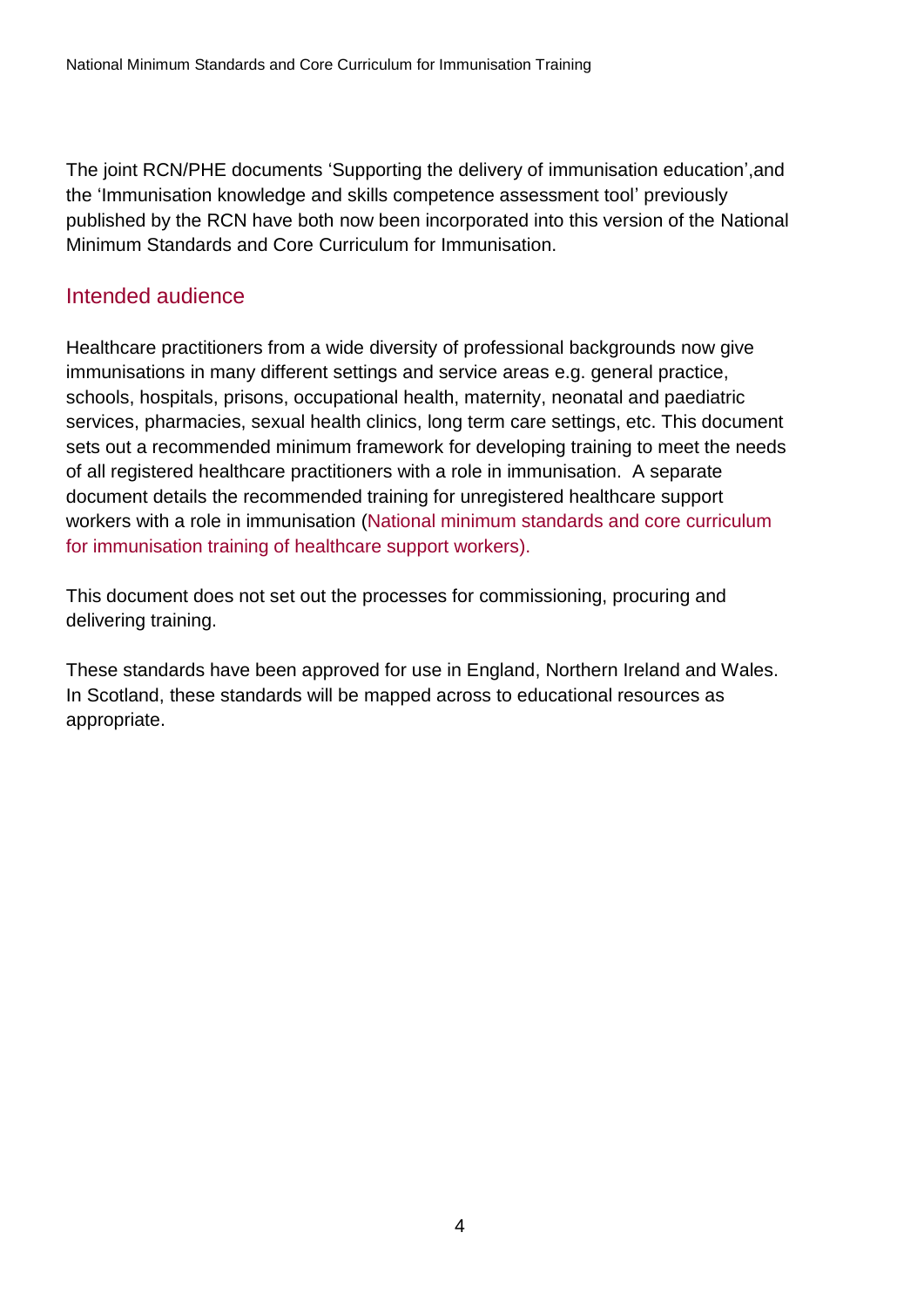# <span id="page-4-0"></span>**Contents**

| About Public Health England                                                                                     | $\overline{2}$ |
|-----------------------------------------------------------------------------------------------------------------|----------------|
| Acknowledgements                                                                                                | 3              |
| Intended audience                                                                                               | 4              |
| Contents                                                                                                        | 5              |
| Introduction                                                                                                    | 6              |
| Intended users of the training standards and core curriculum                                                    | 6              |
| Why immunisation training standards and a core curriculum are needed                                            | $\overline{7}$ |
| Aim and Objectives                                                                                              | 9              |
| Aim                                                                                                             | 9              |
| <b>Objectives</b>                                                                                               | 9              |
| Standards for Immunisation Training for registered healthcare practitioners                                     | 10             |
| Core areas of immunisation knowledge                                                                            | 12             |
| Tailoring training to suit the requirements of the immunisers                                                   | 13             |
| Additional training needs                                                                                       | 13             |
| Provision of training                                                                                           | 14             |
| <b>Updates</b>                                                                                                  | 15             |
| Topics to include in immunisation updates                                                                       | 16             |
| Supervised practice                                                                                             | 17             |
| Assessment of knowledge and competence                                                                          | 17             |
| Assessment of knowledge                                                                                         | 17             |
| Assessment of clinical competency                                                                               | 17             |
| Evidence of competence                                                                                          | 18             |
| Training for non-clinical staff                                                                                 | 18             |
| Establishing training                                                                                           | 19             |
| Summary                                                                                                         | 19             |
| <b>Resources</b>                                                                                                | 20             |
| Appendix A                                                                                                      | 22             |
| Competency assessment tool: information for users                                                               | 22             |
| How to use the competency assessment tool:                                                                      | 22             |
| Appendix B                                                                                                      | 27             |
| Suggested content for core topics to be covered in foundation immunisation training                             | 27             |
| Appendix C                                                                                                      | 34             |
| An example of the standards expected when assessing practitioners for competency in<br>immunisation<br>Glossary | 34<br>35       |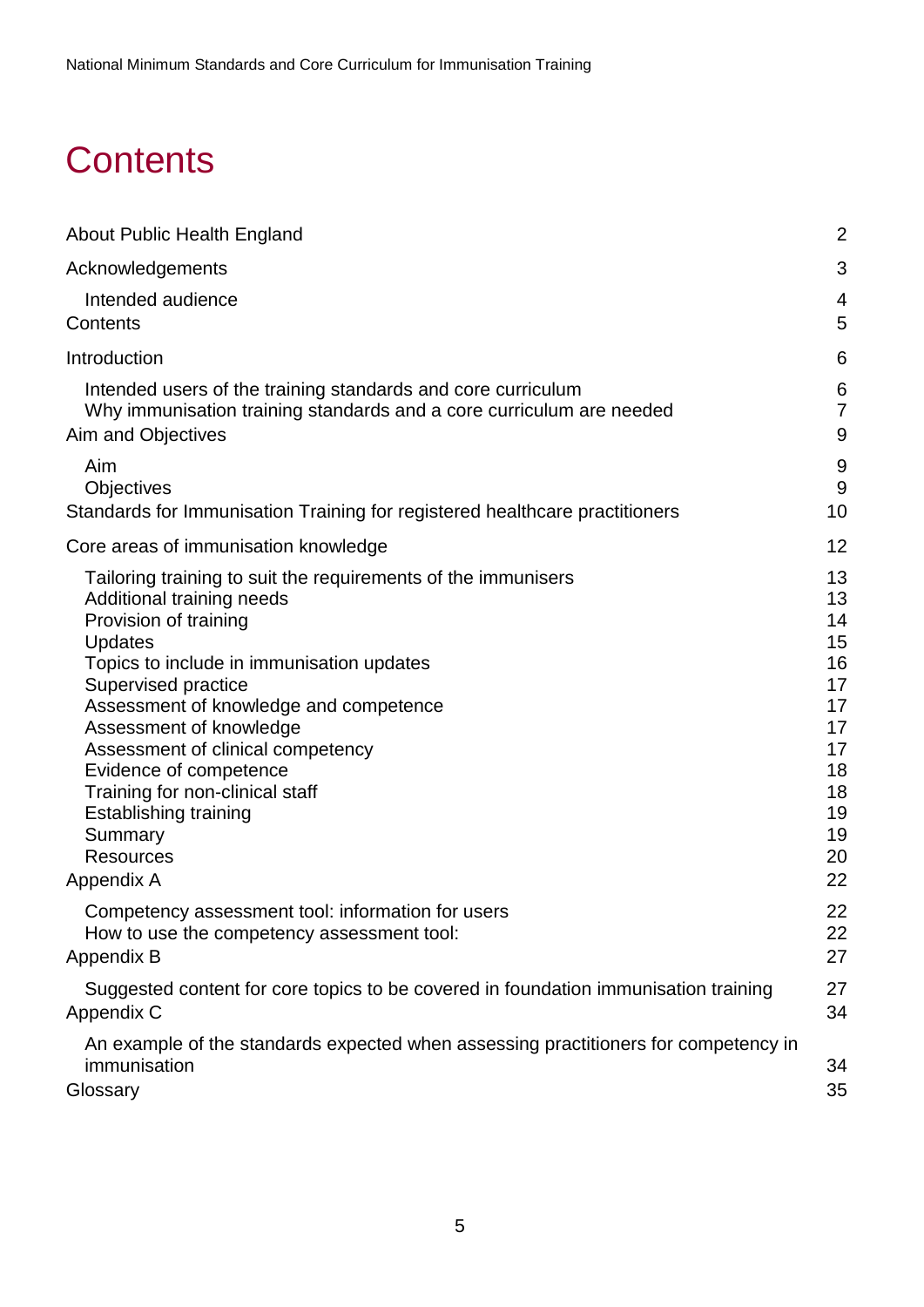## <span id="page-5-0"></span>Introduction

l

Immunisation is one of our most successful public health interventions, protecting children and adults and saving thousands of lives every year. Ensuring ongoing public and professional confidence is critical to the success of these programmes. As the incidence of vaccine preventable diseases declines due to the success of immunisation programmes, healthcare practitioners need to be able to explain why vaccinations are still so important. In a climate where frequent changes are made to the vaccine programmes and electronic media facilitates the rapid spread of any vaccine concerns or controversies, public awareness and confidence in vaccines may waver. Evidence shows that healthcare practitioners are extremely important in communicating information about vaccination and are highly trusted by parents; a trust that has increased in recent years<sup>1</sup>. Both this trust, and the advice given by healthcare practitioners, appear to be key factors influencing parental decisions about  $immunisation<sup>1,2</sup>$ . A high level of knowledge and a positive attitude to immunisation in healthcare practitioners are widely acknowledged as being important determinants in achieving and maintaining high vaccine uptake<sup>3,4,5</sup>. It is therefore vital that immunisers are confident, knowledgeable and up to date. Good foundation training and regular updates must be provided and undertaken to achieve this – a recommendation also made by [NICE](https://www.nice.org.uk/guidance/PH21/chapter/1-Recommendations#/recommendation-3-training)<sup>6</sup> and the [SAGE working group on vaccine hesitancy](http://www.who.int/immunization/sage/meetings/2014/october/1_Report_WORKING_GROUP_vaccine_hesitancy_final.pdf)<sup>7</sup>.

#### <span id="page-5-1"></span>Intended users of the training standards and core curriculum

These national training standards and core curriculum are intended to be of use to those commissioning and delivering immunisation services and training and to practitioners undertaking a role in immunisation.

This document sets the standards and lists the essential topics which should be incorporated into immunisation training for registered healthcare practitioners with a role in immunisation. Immunisation training providers can use this as a 'checklist' to ensure that any training being offered or that has been undertaken is comprehensive and meets national minimum standards for content. Demonstrating that the course covers all

<sup>1</sup> Campbell H, Edwards A et al. Changing attitudes to childhood immunisation in English parents. Vaccine. 2017 May 19;35(22):2979-2985. doi: 10.1016/j.vaccine.2017.03.089. Epub 2017 Apr 23.

<sup>2</sup> Edwards A, Bedford H et al. Promoting influenza vaccine for children. Practice Nursing 2017;28(10):1-5

<sup>3</sup> Zhang J, While A, Norman I. Knowledge and attitudes regarding influenza vaccination among nurses: a research review. Vaccine 2010;28(44):7207-14

<sup>4</sup> Dubé E, Laberge C et al. Vaccine hesitancy: an overview. Hum Vaccin Immunother. 2013 Aug;9(8):1763-73

<sup>&</sup>lt;sup>5</sup> Simone B, Carrillo-Santisteve P, Lopalco PL. Healthcare workers' role in keeping MMR vaccination uptake high in Europe: a review of evidence. Euro Surveill. 2012;17(26):pii=20206.

<sup>&</sup>lt;sup>6</sup> National Institute for Health and Care Excellence (NICE) Immunisations: reducing differences in uptake in under 19s. Public health guideline [PH21] Published: September 2009 Updated: September 2017

<sup>&</sup>lt;sup>7</sup> Strategic Advisory Group of Experts (SAGE) Report of the SAGE working group on vaccine hesitancy. October 2014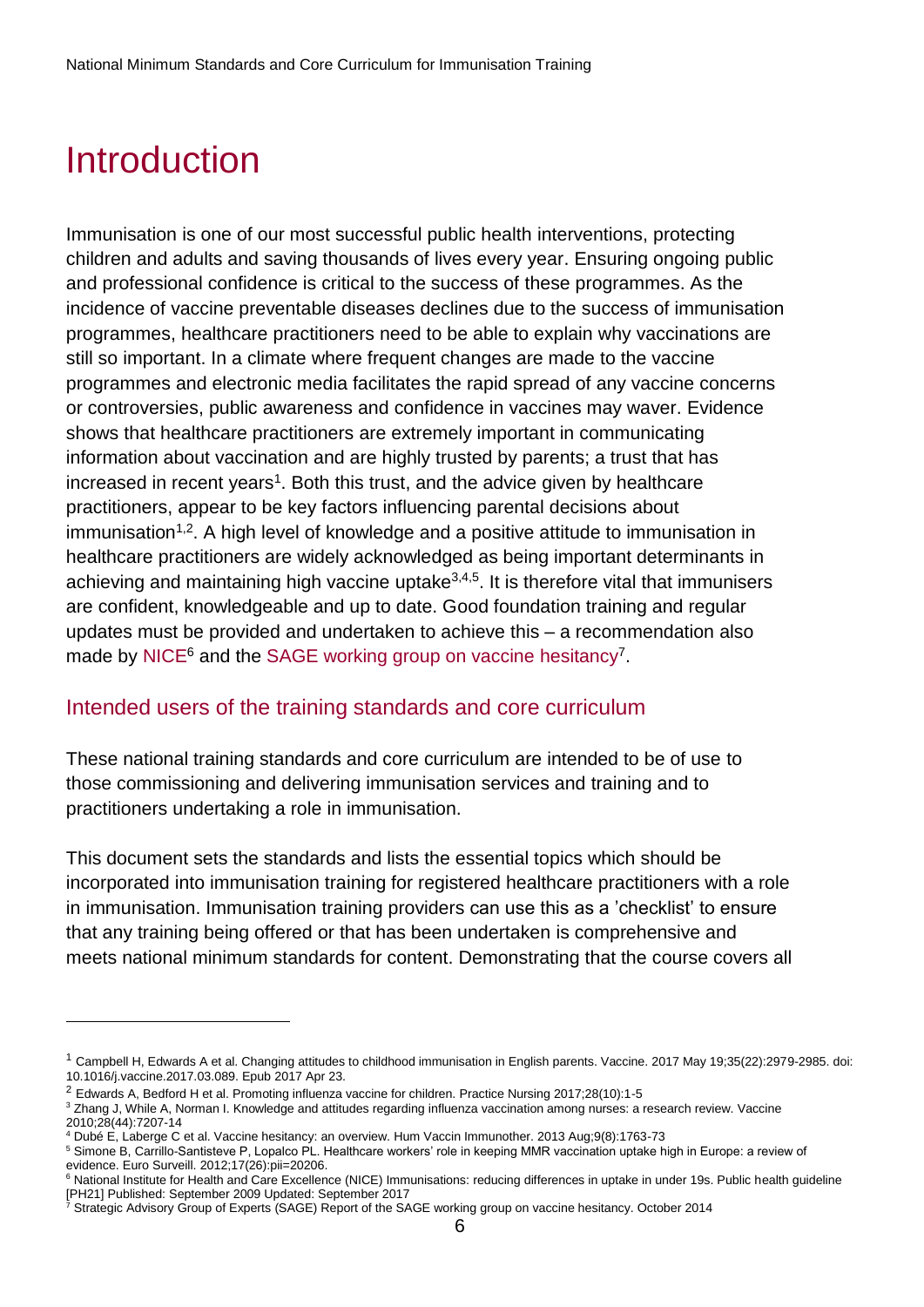the core topics will not assure the quality of training however, so processes should be in place to monitor quality.

For those responsible for developing and delivering immunisation training, this document has been designed to ensure all core areas of immunisation knowledge and competency are covered by providing a curriculum around which to structure the training and to define the minimum level of training that should be provided. It is hoped this will also promote consistency in the immunisation training offered. The curriculum is designed to be comprehensive to prepare practitioners with a role in vaccine administration. The curriculum will also be relevant to those who do not actually administer vaccines but have been designated a role in providing information and advice or supporting the delivery of the programme. Trainers should adapt the curriculum (the topics covered and the level of detail required) to the specific needs of the workforce depending on the nature of their role and the vaccine(s) they deliver.

For those with a role in immunisation, these standards should help practitioners in requesting and gaining access to comprehensive training and should be seen as a useful tool rather than a barrier to practice. The re-publication of these minimum training standards does not mean that practitioners currently involved in immunisation who have not received specific training should be prevented from practising, but it is recommended that they are given the opportunity to receive comprehensive immunisation training as soon as is practically possible. They could also use the competency tool (Appendix A) to self-assess their immunisation practice so they can specifically address any areas necessary.

### <span id="page-6-0"></span>Why immunisation training standards and a core curriculum are needed

The UK immunisation programme is a carefully considered, evidence-based, and for most vaccines, an NHS-funded programme. Its development is informed by experts and extensive consideration and planning is undertaken to enable the vaccine programmes to be most effectively and successfully implemented. With the ongoing development of new and improved vaccines and the epidemiology of infectious diseases constantly changing, the need to modify or introduce new vaccine programmes occurs frequently. This introduction of new immunisation programmes has also meant that practitioners who have not received prior immunisation training because they have not previously been involved in delivering or advising on immunisations e.g. midwives, pharmacists, etc now require it.

Given that the best designed programme will fail if those tasked with delivering it are unable to do so effectively, it is vital that healthcare professionals involved in immunisation receive solid foundation training in immunisation. They need to understand what the vaccine policies and programmes are, how they are designed and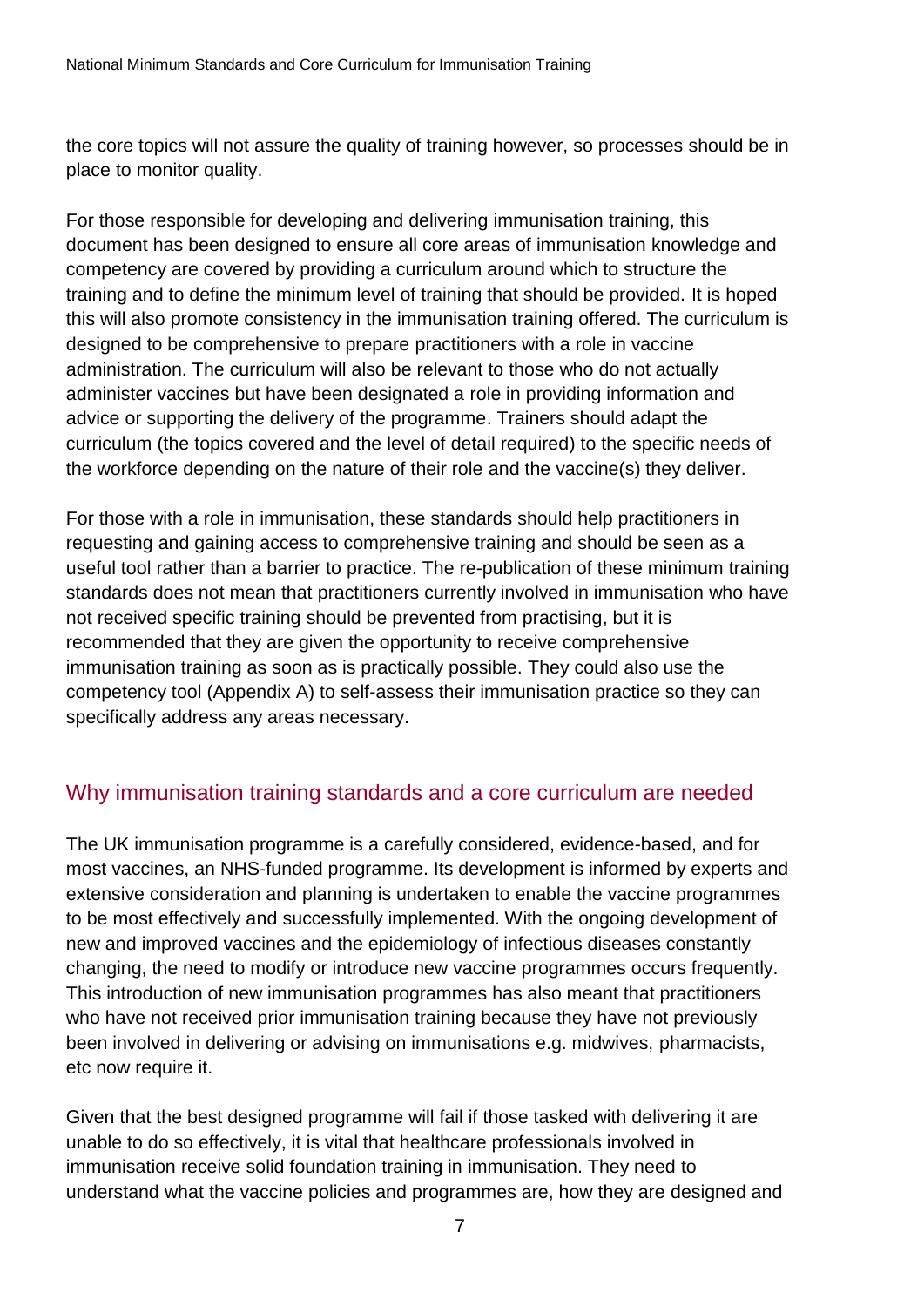why changes are made. It is also important that they are offered regular updates in order to be informed of any amendments or of new policies and programmes.

Healthcare practitioner knowledge, confidence and attitudes to vaccination are also crucial in achieving high vaccine uptake. A parental attitudinal tracking survey conducted in England in 2016<sup>8</sup> found that 71% of parents had a discussion with a healthcare professional before their child was due to be immunised. For those who were undecided about immunisation, 60% said that they felt more confident about immunising their child following their discussion. A study of attitudes to immunisation in pregnancy among women in the UK found that healthcare practitioners are pivotal in informing women, promoting the vaccine and discussing concerns<sup>9</sup>. Practitioners will only be able to do this if they have received comprehensive training.

Immunisation training is critical in preventing errors in vaccine practice<sup>10</sup>. Mistakes not only put patients at risk of adverse reactions and of being inadequately protected, they also erode public confidence in immunisation which will ultimately result in fewer people choosing to be vaccinated. Failure to deliver training and develop and maintain the knowledge and skills of healthcare practitioners delivering the immunisation programme may result in the expenditure of a large amount of human and financial resources in dealing with the consequences of errors made e.g. wasted vaccines, incident meetings, look-backs and revaccination clinics. It could also lead to cases and outbreaks of vaccine preventable disease and a loss in herd immunity.

In England, the Section 7A [core service specification for the national immunisation](https://www.england.nhs.uk/wp-content/uploads/2017/04/service-spec-00.pdf)  [programme](https://www.england.nhs.uk/wp-content/uploads/2017/04/service-spec-00.pdf)<sup>11</sup> clearly states that the provider has a duty to ensure that contracted staff are fully competent and trained in accordance with these national standards. It also states that commissioners must ensure that the provider adheres to the requirement that *'professionals involved in administering the vaccine have the necessary skills, competencies and annually updated training with regard to vaccine administration'* and that providers (employers) should make regular training and development routinely available for their staff. Training is therefore an essential requirement included as a core element in immunisation contracts and service specifications. In addition, the [Health](http://www.legislation.gov.uk/ukdsi/2014/9780111117613/contents)  [and Social Care Act 2008](http://www.legislation.gov.uk/ukdsi/2014/9780111117613/contents) states '*Persons employed by the service provider in the provision of a regulated activity must…receive such appropriate support, training, professional development, supervision and appraisal as is necessary to enable them to carry out the duties they are employed to perform' 12* .

<sup>11</sup> NHS Public Health functions agreement 2017-18. Core service specification. National immunisation programme. April 2017. <sup>12</sup> The Health and Social Care Act 2008 (Regulated Activities) Regulations 2014. Regulation 18 Staffing. Available at:

 $\overline{a}$ 

<sup>&</sup>lt;sup>8</sup> Public Health England. Parental attitudes to childhood immunisation. Annual attitudinal survey 2016 infographic. 24 January 2017. Available a[t https://www.gov.uk/government/publications/annual-attitudinal-survey-2016-infographic](https://www.gov.uk/government/publications/annual-attitudinal-survey-2016-infographic)

<sup>9</sup> Campbell H, Van Hoek AJ et al. Attitudes to immunisation in pregnancy among women in the UK targeted by such programmes. British Journal of Midwifery 2015 23:8, 566-573.

<sup>10</sup> Craig L, Elliman D et al. Pragmatic management of programmatic vaccination errors—Lessons learnt from incidents in London. Vaccine 2010;29(1):65-69

<http://www.legislation.gov.uk/ukdsi/2014/9780111117613/regulation/18>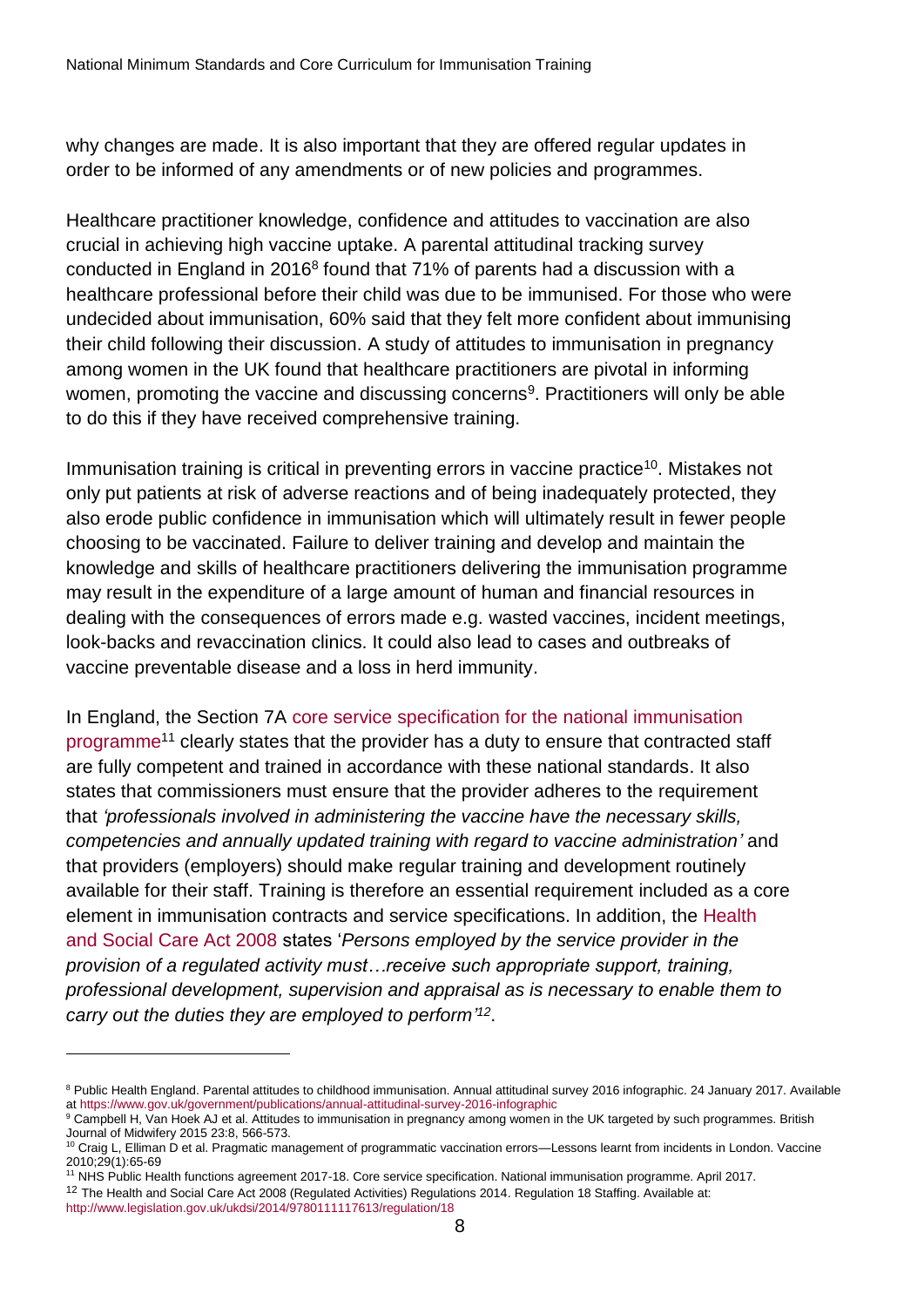Finally, the Medicines and Healthcare products Regulatory Agency (MHRA) are clear that only competent, qualified and trained professionals can use Patient Group Directions (PGDs) for the supply and/or administration of vaccines<sup>13</sup>. NICE guidance on [PGDs](https://www.nice.org.uk/guidance/mpg2/chapter/2-Recommendations#/training-and-competency)<sup>14</sup> recommends that a comprehensive and appropriate training programme be provided for all people involved in using PGDs and that training and re‑training of health professionals using PGDs should incorporate a post-training assessment of competency.

Whilst these training standards are not mandatory, they are best practice guidelines. Providers of immunisation services should ensure that those advising on or administering immunisations are suitably knowledgeable and competent to do so in accordance with these standards.

# <span id="page-8-0"></span>Aim and Objectives

#### <span id="page-8-1"></span>Aim

The overall aim of these national standards for immunisation training is to describe the minimum training that should be given to all practitioners engaging in any aspect of immunisation so that they are able to confidently, competently, safely and effectively promote and administer vaccinations.

### <span id="page-8-2"></span>**Objectives**

l

The aim will be achieved by setting out recommendations for commissioners, providers and trainers so that all those involved in immunisation have access to high quality training that enables them to:

- ensure that their practice is safe and effective
- provide accurate and up to date information about the relevant diseases and vaccines to their patients/parents/carers
- support individuals to make informed decisions about vaccination
- promote public confidence in vaccination
- improve the uptake of immunisation
- know where to request expert specialist advice if required
- deliver a high standard of care
- demonstrate competence in vaccine storage and administration

<sup>13</sup> MHRA Patient group directions: who can use them. Guidance on GOV.UK website a[t https://www.gov.uk/government/publications/patient](https://www.gov.uk/government/publications/patient-group-directions-pgds/patient-group-directions-who-can-use-them)[group-directions-pgds/patient-group-directions-who-can-use-them](https://www.gov.uk/government/publications/patient-group-directions-pgds/patient-group-directions-who-can-use-them)

<sup>14</sup> NICE Patient Group Directions. Medicines practice guideline [MPG2]. August 2013. Updated March 2017. Available at: <https://www.nice.org.uk/guidance/mpg2/chapter/Recommendations#training-and-competency>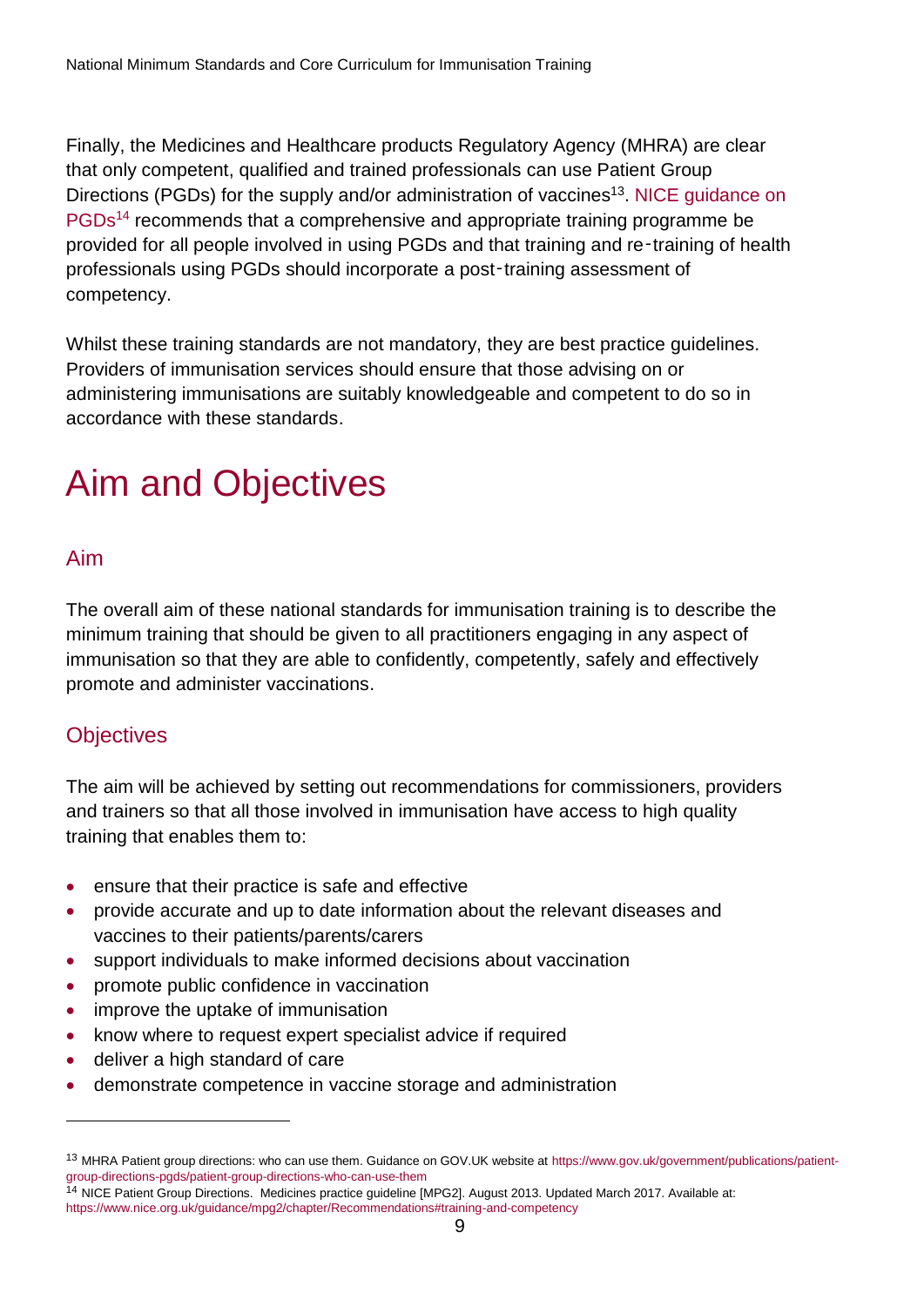access and follow the recommendations detailed in the online version of Immunisation against Infectious Disease (the 'Green Book') and joint DH/PHE/NHS England Letters, Welsh Health Circular letters from Welsh Government or Department of Health for Northern Ireland HSS (MD) letters

# <span id="page-9-0"></span>Standards for Immunisation Training for registered healthcare practitioners

#### **Table One**

|               | Standard                                              |
|---------------|-------------------------------------------------------|
| <b>The</b>    | Any registered healthcare practitioner who advises    |
| practitioners | on and/or administers immunisations must have         |
|               | received specific relevant foundation training and    |
|               | have been assessed as competent by a registered       |
|               | practitioner who is experienced, up to date and       |
|               | competent in immunisation. They should only           |
|               | administer or advise on immunisations if they feel    |
|               | competent to do so.                                   |
| The           | Those new to immunisation should receive              |
| requirement   | comprehensive foundation immunisation training,       |
| to be trained | either through a face to face taught course or a      |
| and           | blended approach of both e-learning and a face to     |
| supervised    | face taught course.                                   |
|               | New immunisers should also have a period of           |
|               | supervised practice and support with a registered     |
|               | healthcare practitioner who is experienced, up to     |
|               | date and competent in immunisation.                   |
| <b>The</b>    | Both knowledge and clinical competence should be      |
| requirement   | assessed before new immunisers start to give          |
| to be         | and/or advise about vaccines.                         |
| assessed      |                                                       |
| The training  | The content of the foundation training should include |
| content       | all the core areas of knowledge listed in Table Two.  |
|               | The content of update courses should include the      |
|               | recommended areas listed in Table Three.              |
| Duration of   | The duration of foundation immunisation training will |
| foundation    | depend on the previous experience, knowledge and      |
| training      | skills of the immuniser, their role in immunisation   |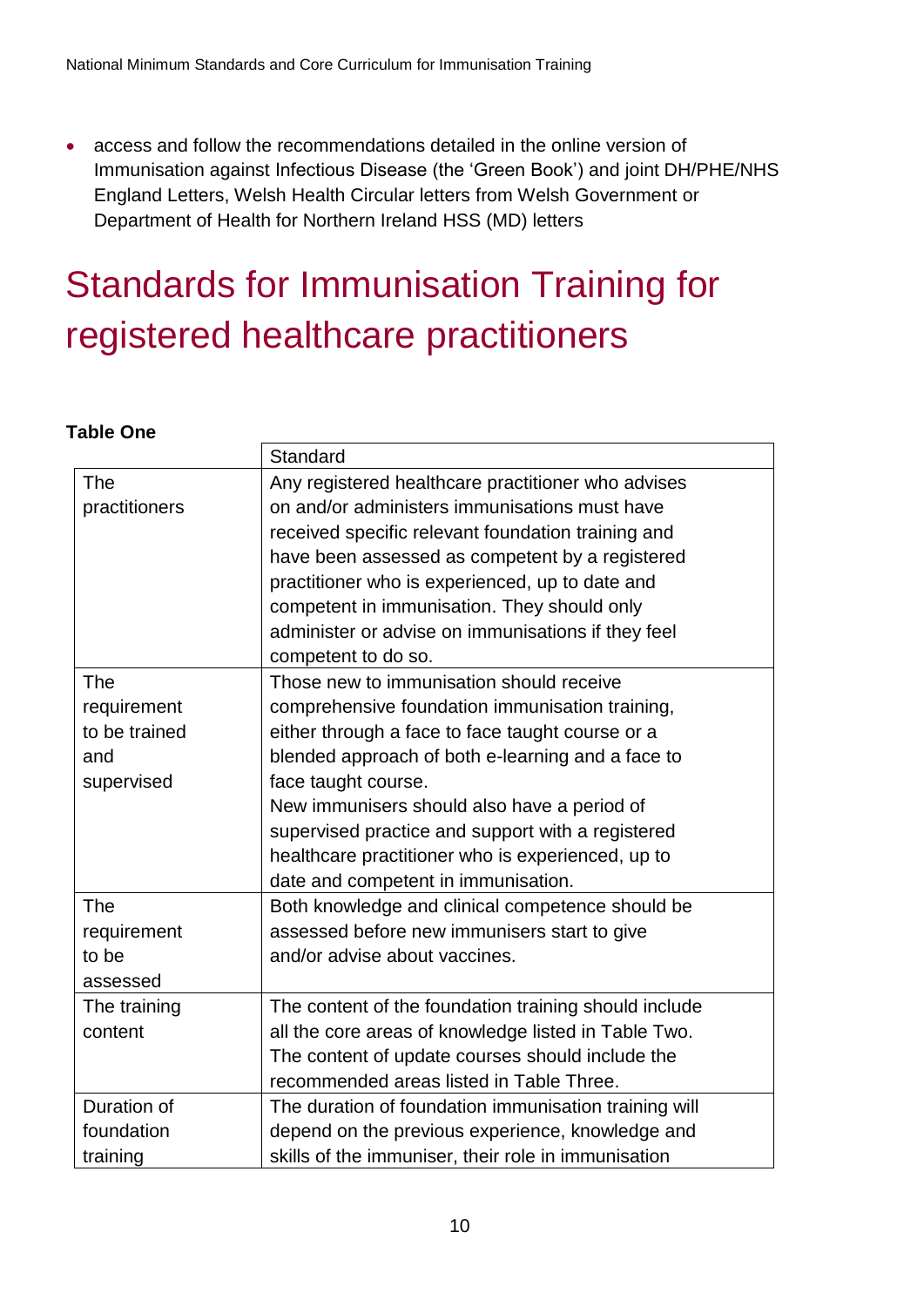|              | and the vaccine(s) they are to advise on and/or               |
|--------------|---------------------------------------------------------------|
|              | administer.<br>The recommended minimum duration of foundation |
|              |                                                               |
|              | immunisation training for practitioners who advise on         |
|              | or administer the routine national schedule (e.g.             |
|              | Practice Nurses, Health Visitors) is two days (or 10          |
|              | hours e-learning) in order to achieve all the learning        |
|              | outcomes listed in Appendix B.                                |
|              | Training for practitioners who either only administer         |
|              | specific vaccines in their role e.g. midwives, school         |
|              | nurses, or who have an immunisation aspect to their           |
|              | role but do not administer vaccines, may be tailored          |
|              | specifically to their needs and can therefore be              |
|              | shorter in duration.                                          |
| Frequency    | Annual updates should be provided. More frequent              |
| and duration | updates may be required if substantial changes to             |
| of updates   | programmes or policies are made or new vaccines               |
|              | are introduced. To include all necessary information,         |
|              | update training is likely to need a minimum of half a         |
|              | day for those delivering the routine national                 |
|              | immunisation schedule.                                        |
| Access to    | All practitioners with a role in immunisation should          |
| national     | have access to:                                               |
| policies and | i) national guidance including the online version of          |
| updates      | Immunisation against Infectious Disease <sup>7</sup> (the     |
|              | 'Green Book')                                                 |
|              | ii) the monthly national immunisation newsletter              |
|              | Vaccine Update which describes the latest                     |
|              | developments in vaccines, vaccination policies and            |
|              | procedures. In Wales, see Welsh e-bulletin (intranet          |
|              | only). In Northern Ireland see Vaccine Update NI              |
|              | iii) all relevant DH/PHE/NHS England letters and              |
|              | information for health professionals and patients             |
|              | (see PHE immunisation webpages). In Wales, see                |
|              | Welsh Government letters and Northern Ireland                 |
|              | HSS (MD) letters                                              |
| Access to    | All practitioners involved in immunisation should             |
| advice and   | know who to contact for expert immunisation advice            |
| support      | and support. When new to immunisation, they must              |
|              | have an identified supervisor who is an appropriately         |
|              | trained, experienced and knowledgeable practitioner           |
|              | in immunisation.                                              |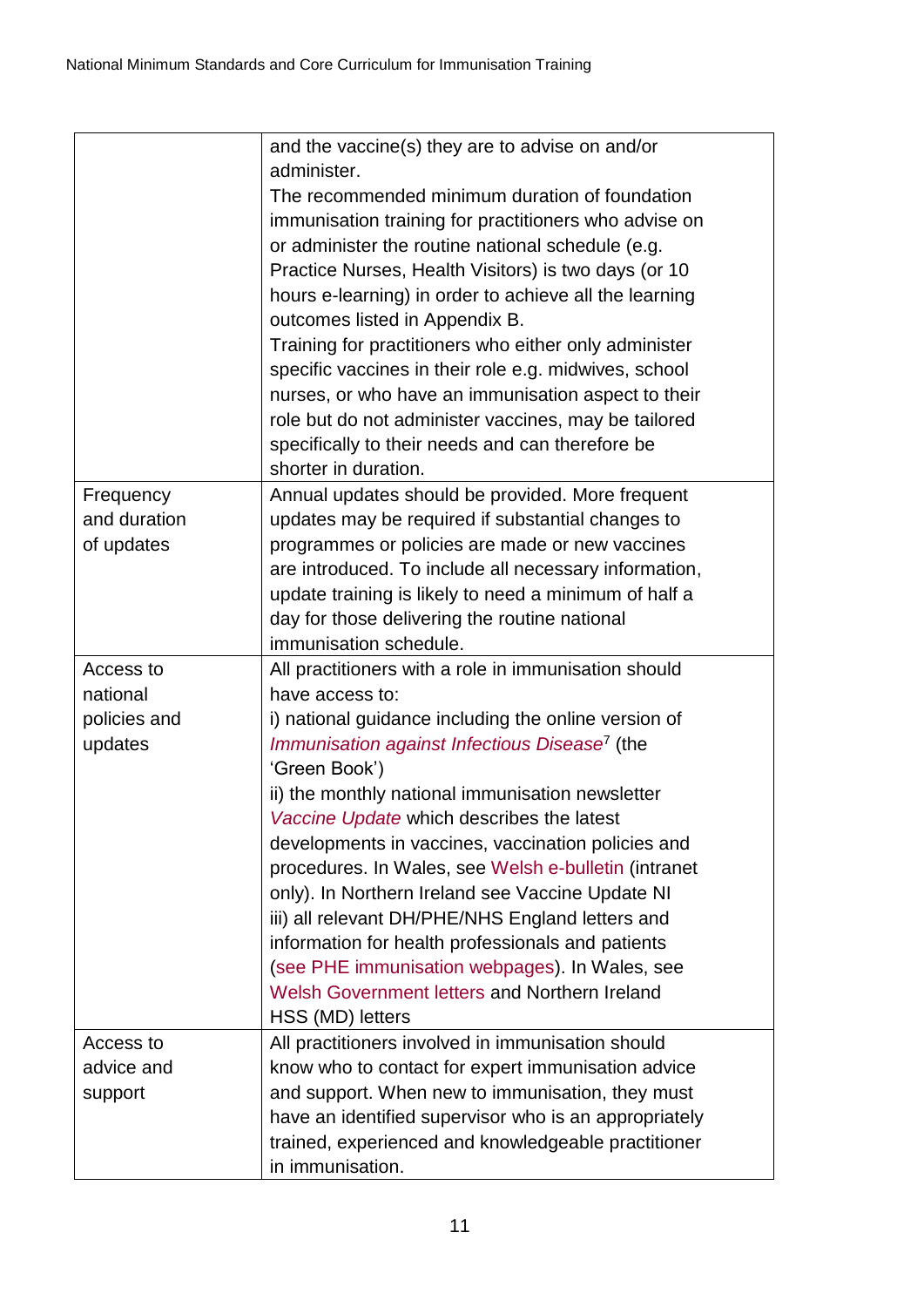|            | The supervisor should ensure the new immuniser's<br>training and practice meets national standards and<br>reflects current national policy.                                                                                                                                                                                                              |
|------------|----------------------------------------------------------------------------------------------------------------------------------------------------------------------------------------------------------------------------------------------------------------------------------------------------------------------------------------------------------|
| Compliance | Those responsible for provision of the immunisation<br>service (the employer) should ensure that all staff<br>administering or advising on immunisations have<br>received training that meets these national<br>standards.<br>Commissioners should ensure that providers are<br>able to confirm that their immunisers have been<br>trained and assessed. |

## <span id="page-11-0"></span>Core areas of immunisation knowledge

#### **Table Two:**

|    | Core areas of immunisation knowledge                                                            |  |  |  |  |
|----|-------------------------------------------------------------------------------------------------|--|--|--|--|
|    | The aims of immunisation, national vaccine policy and schedules                                 |  |  |  |  |
| 2  | The immune response to vaccines and how vaccines work                                           |  |  |  |  |
| 3  | Vaccine preventable diseases                                                                    |  |  |  |  |
|    | The different types of vaccines, their composition and the<br>indications and contraindications |  |  |  |  |
| 5  | Current issues in immunisation                                                                  |  |  |  |  |
| 6  | Communicating with patients, parents and carers about vaccines                                  |  |  |  |  |
| 7  | Legal issues in immunisation                                                                    |  |  |  |  |
| 8  | Storage and handling of vaccines                                                                |  |  |  |  |
| 9  | Correct administration of vaccines                                                              |  |  |  |  |
| 10 | Anaphylaxis and adverse reactions                                                               |  |  |  |  |
| 11 | Documentation, record keeping and reporting                                                     |  |  |  |  |
| 12 | Strategies for optimising immunisation uptake                                                   |  |  |  |  |

All practitioners involved in immunisation should be able to demonstrate current, evidence-based and best practice-based knowledge and understanding of the areas listed in Table Two. Trainers should ensure that the content and mode of delivery of each session enables the participant to meet the learning objectives specified for each core topic. See Appendix B for suggested learning objectives and session content.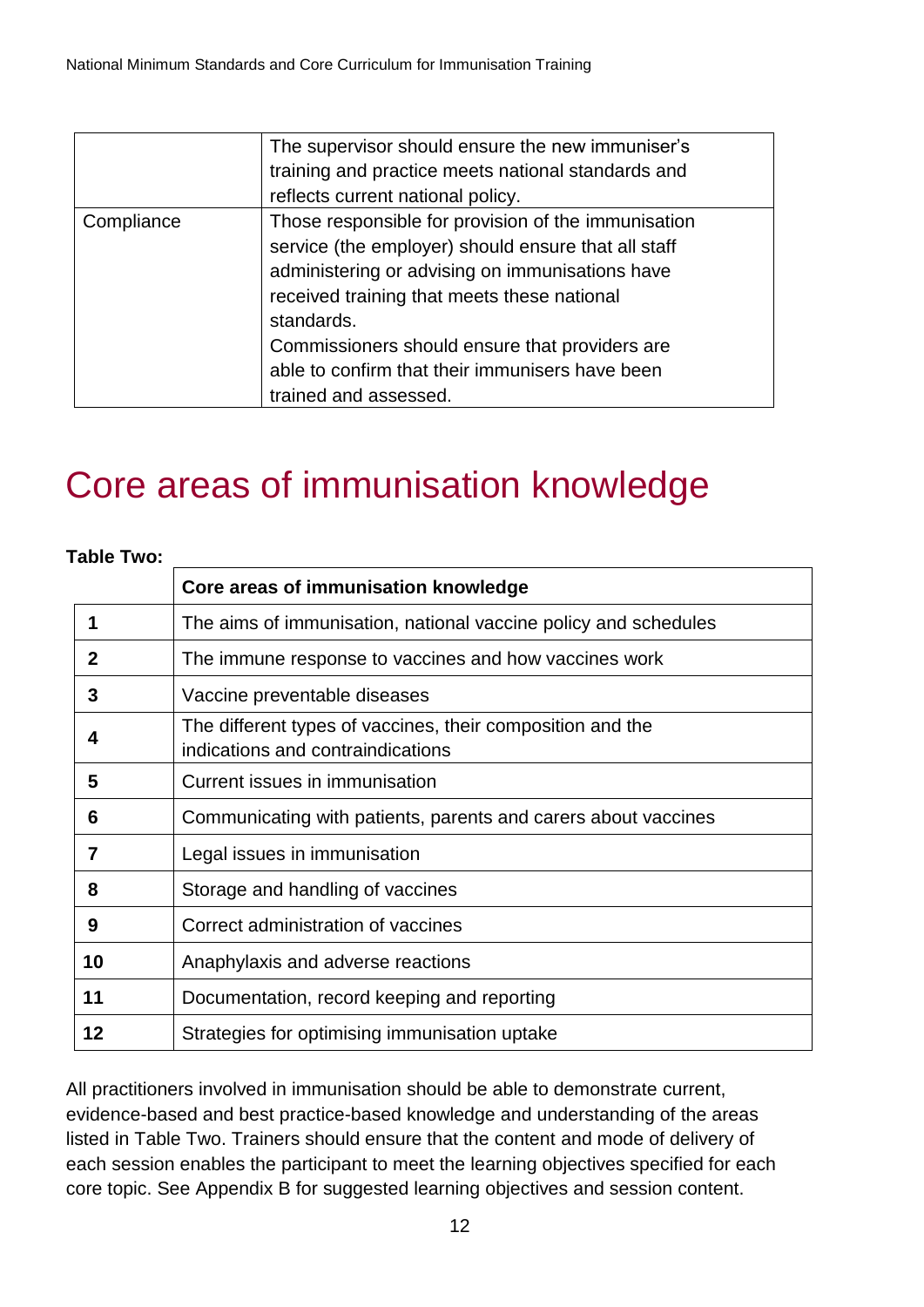The core topics listed above are relevant to all immunisers in any setting where vaccines are given and should therefore be covered in all immunisation training. Trainers should adapt the training so that the topics are covered in a way and to a level of detail that is relevant to the role of the immunisers. For example, midwives immunising in a hospital setting may not need as much detail on ordering and storing vaccines as a Practice Nurse but they still need to know that vaccines should be kept within the recommended cold chain temperature range. Everyone involved in giving or advising on immunisation needs knowledge of the routine immunisation schedule even if they are only giving one specific vaccine as they need to know how that vaccine fits in with others that their patient has been given or needs to receive.

In addition, although listed separately above, the core topics can be combined together in training sessions to suit the needs of the trainees. For example, topics 8, 9 and 11 logically go together, as do topics 1 and 4, and 5 and 6.

### <span id="page-12-0"></span>Tailoring training to suit the requirements of the immunisers

The purpose of this document is to describe what immunisation training should be provided in order that those who give or advise on immunisation are competent and have a comprehensive, up-to-date knowledge base. It is not intended that these standards impose an onerous requirement on immunisers or demand on service providers. It is recommended that foundation training and updates are tailored to suit the requirements of the immunisers to their specific area of practice and the vaccine(s) that they deliver. So the answer to the question "*what training does a healthcare practitioner who only gives Hepatitis B vaccine /influenza vaccine require?"* is that their training should cover all the topics in the core curriculum but that these should be made context and vaccine specific. With only one vaccine to cover, length of training will be shorter than for those who give a range of different vaccines. However, it is important that their knowledge and practice is set within the broader context of the national programme as a whole. Knowledge and competence should be assessed as described subsequently in this document, and annual updates – either face to face, elearning or self-directed learning should be undertaken to ensure knowledge and practice remain current.

#### <span id="page-12-1"></span>Additional training needs

In addition to the core topics listed above, those delivering training should consider whether healthcare practitioners require or would benefit from the inclusion of any other topics, depending on the particular setting or role. For example, practitioners responsible for overseeing the local implementation of the immunisation programme may benefit from training in audit and critical incident management.

Additional topics for consideration include: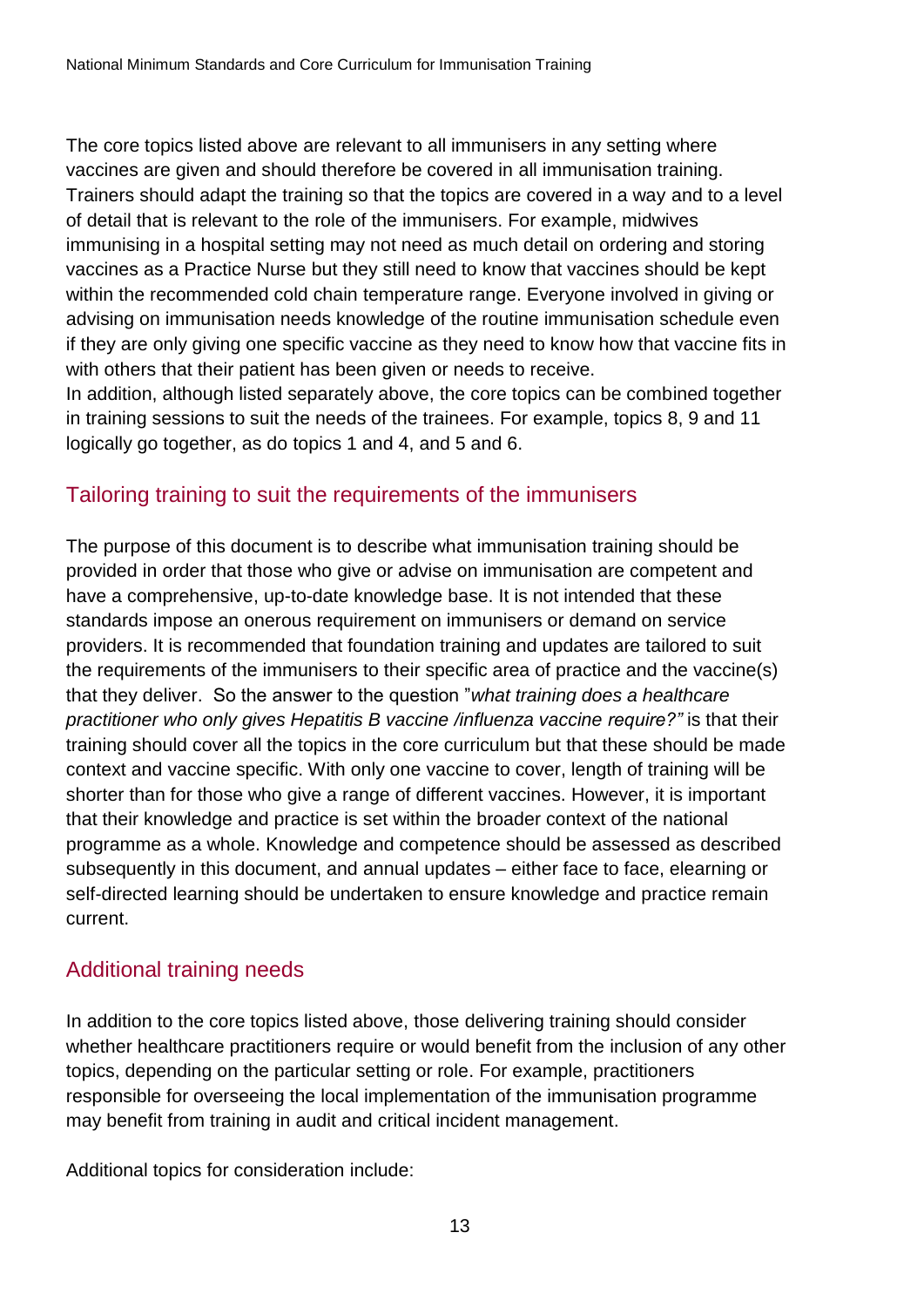- how to plan and develop training and methods of assessment in the local setting that meet the national minimum standards for immunisation training
- media training and effectively communicating with the public
- critical appraisal of research and literature and modern electronic library methods
- supervision and mentoring
- teaching methods
- data collection, the Child Health Information System and ImmForm
- how to audit and critically evaluate the vaccination service provided
- dealing effectively with persistent non-attenders
- **•** ethical issues in vaccination
- vaccine adverse events
- critical Incident management including reporting mechanisms and audit
- dealing with complex vaccination queries
- implementing and evaluating ad hoc campaigns

Trainers and those responsible for co-ordinating, managing and leading immunisation services at local level should attend study days tailored to meet their needs and which go beyond the level and topics included on a foundation course. Examples include the annual National Immunisation Network conference run by PHE's National Immunisation Team, the annual Fundamentals of Immunisation course run by PHE and the UCL Institute for Child Health, the annual National Immunisation Conference in Manchester, the annual Welsh National Conference and other local or national study days held by different organisations and professional bodies across the country.

Practitioners may also require additional training depending on the vaccine(s) they give. For example, those who give travel immunisations will require specific training on travel health – a generic immunisation course alone would not be sufficient.

### <span id="page-13-0"></span>Provision of training

Ideally, training should be provided at a local level and led by local trainers so that it captures any local variation in programme implementation, clinical governance and record-keeping. In addition, involving local experts in delivering training enables immunisers to meet with local leaders in immunisation, identify contacts for support and advice and have an opportunity to raise any local concerns. However, where it is not possible to access training locally, it may be obtained from an experienced training provider elsewhere, provided the training comprehensively covers the standards and curriculum detailed in this document.

Providers of further and higher education may also offer suitable courses. Collaboration between educational establishments and local healthcare organisations should be encouraged as a way to facilitate sharing experience, skills and training materials and the development of new and/or strengthening of existing courses. Close collaboration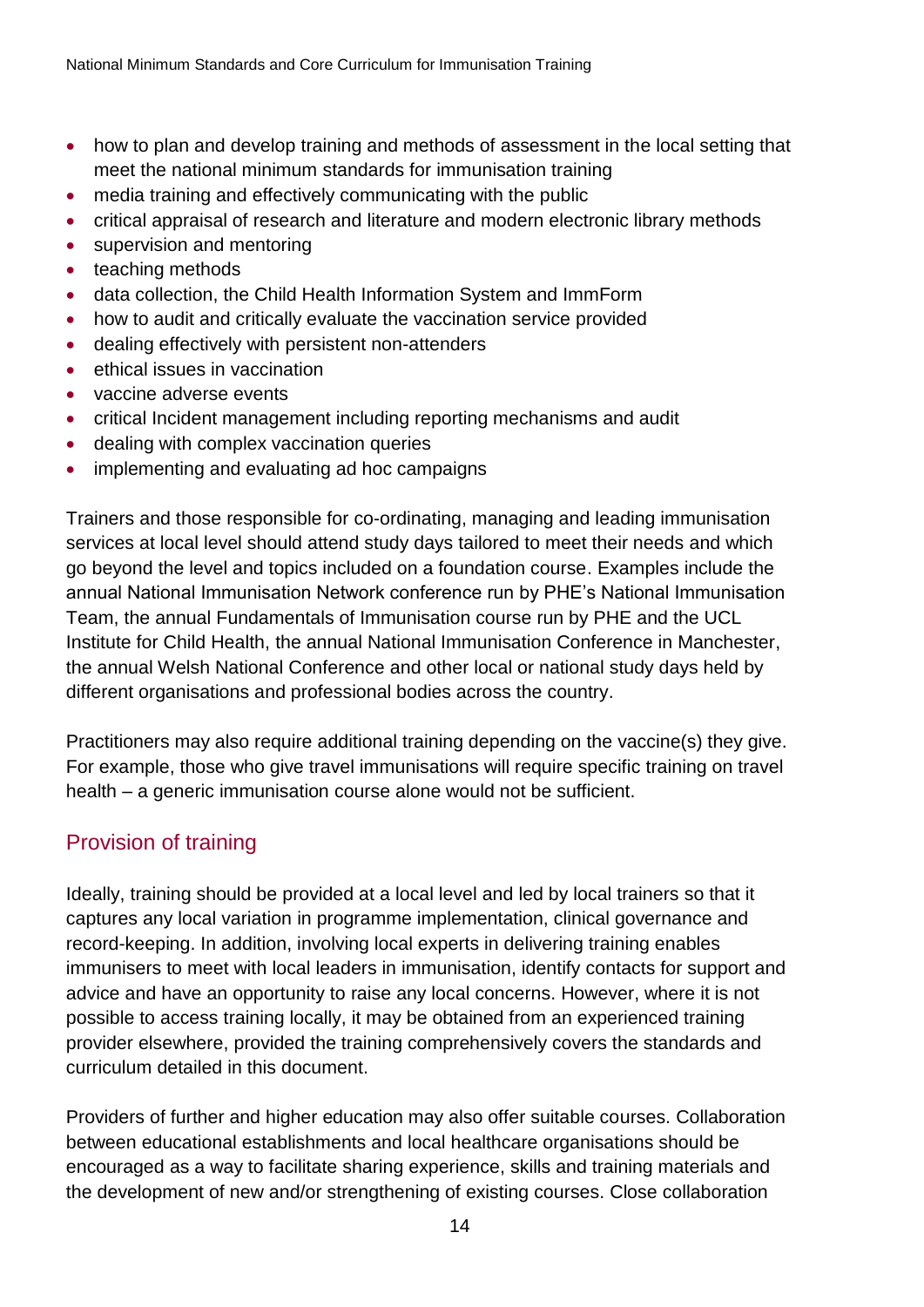with PHE, NHS England Teams and Health Education England (HEE) in England; Public Health Wales, Health Boards and NHS Wales Trusts in Wales; and Public Health Agency and Health and Social Care Trusts in Northern Ireland is also recommended.

E-learning courses may also provide an effective mechanism through which immunisers can access training provided they are given specific, protected training time in which to undertake these. Where appropriate or necessary (particularly for those new to immunisation), a blended learning approach can be utilised with an e-learning course(s) used alongside (prior to or following) face-to-face sessions to help ensure participants achieve all of the required learning outcomes and consolidate their knowledge. Immunisation e-learning modules will be available to all practitioners with a role in immunisation on the [Health Education England e-Learning for Healthcare website.](https://www.e-lfh.org.uk/) In Wales, e-learning modules are also available from Public Health Wales at [www.wales.nhs.uk/immslearning.](http://www.wales.nhs.uk/immslearning) In Northern Ireland, e-learning and information on training can be found on the Public Health Agency Website at [http://pha.site/immunisationvaccine-preventable-diseases.](http://pha.site/immunisationvaccine-preventable-diseases) In addition, it is beneficial for practitioners to undertake some self-directed study in order to meet their ongoing immunisation learning needs and stay up to date. Providers should give practitioners time to do this.

Pre-course reading material may also be useful since there is a lot of information to cover, much of which may be new to those undertaking immunisation training. This will also serve as a useful reference tool after the course.

Trainers are encouraged to utilise a variety of different teaching methods to make immunisation training relevant, memorable and interesting and facilitate the application of knowledge to practice. As well as formal lectures, role play, scenarios, practical demonstrations and exercises, video clips, quizzes, etc should be used. Trainers may wish to make use of the training materials on the [PHE website Immunisation page](https://www.gov.uk/government/collections/immunisation) which contains slide sets, information for healthcare practitioner documents, links to videos and e-learning and an immunology animation. In Wales, [Public Health Wales](http://www.wales.nhs.uk/sitesplus/888/page/43510) provides a variety of training resources which can be viewed on the NHS Wales intranet site. In Northern Ireland, the [Public Health Agency](http://pha.site/immunisationvaccine-preventable-diseases) provides general and programme specific immunisation resources for healthcare professionals. Trainers may also find some of the training resources listed in the Resources section of this document useful and some areas may have locally developed webpages and training resources.

## <span id="page-14-0"></span>**Updates**

The national immunisation programme is subject to continual evaluation and review by the JCVI in response to new and emerging evidence, resulting in regular changes to vaccine policy. In recent years the national programme has undergone significant expansion and the schedule has become more complex. In order to ensure the ongoing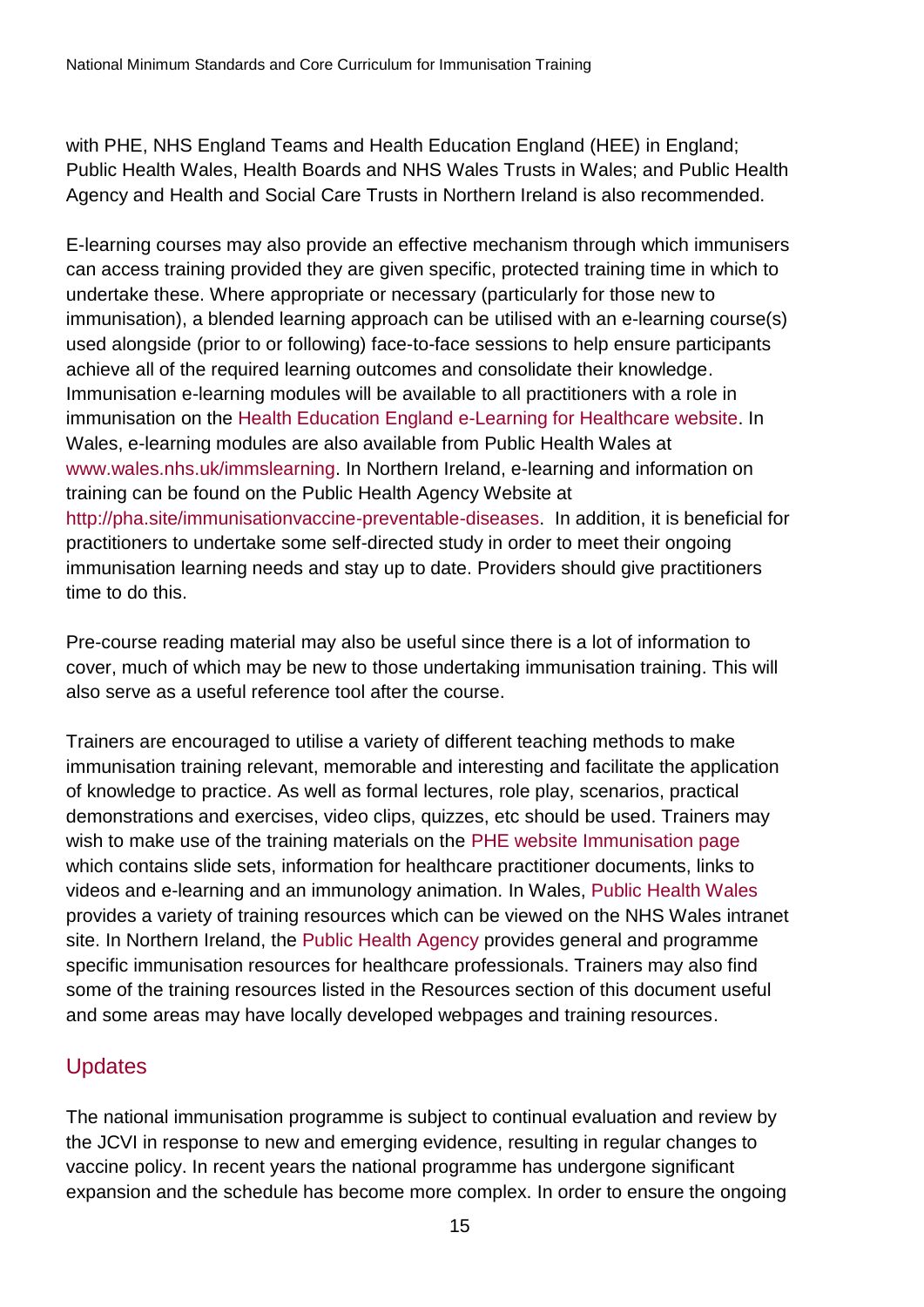delivery of a high quality, safe and effective national immunisation programme, practitioners who have completed their foundation immunisation training require access to regular and ongoing, high quality update training. Updates should also provide an opportunity for immunisers to identify any gaps in their knowledge and competence and address any queries or challenging issues that have arisen in the course of their practice.

It is therefore recommended that annual updates should be provided for all immunisers. These updates should include the areas listed in Table Three and cover any recommended changes to practice and the most up to date policies and guidelines.

#### <span id="page-15-0"></span>Topics to include in immunisation updates

| 1 AVIC 1111 <del>CC</del>                                   |                                                                                                     |  |  |  |
|-------------------------------------------------------------|-----------------------------------------------------------------------------------------------------|--|--|--|
|                                                             | <b>Immunisation Update Training</b>                                                                 |  |  |  |
|                                                             | Current issues in immunisation                                                                      |  |  |  |
| $\mathbf{c}$                                                | Recent epidemiology of vaccine preventable disease                                                  |  |  |  |
| 3                                                           | Any changes to vaccine recommendations or national policy                                           |  |  |  |
| Update on vaccine ordering, storage and administration<br>4 |                                                                                                     |  |  |  |
| 5                                                           | Any changes to legislation relevant to vaccination                                                  |  |  |  |
| 6                                                           | Review of current practice, recent vaccine incidents and<br>identification of areas for improvement |  |  |  |
|                                                             | Q&A session for problems encountered in practice                                                    |  |  |  |

#### **Table Three**

Specific training in Basic Life Support and anaphylaxis recognition and management should also be undertaken annually or as per employer's stipulations.

Where major changes are made to existing programmes or new vaccines are introduced, additional training sessions should be organised and these should be attended by the relevant immunisers e.g. sessions for a new vaccine for school age children should be attended by school nurses. General Practice and team meetings also provide an ideal opportunity for immunisation update sessions.

Face to face updates are likely to be of particular value to those who give or advise on a diverse range of immunisations e.g. Practice Nurses. They provide an excellent opportunity to interact with other immunisers, work through scenarios and discuss any clinical issues that are arising in practice.

However, it is recognised that for some immunisers in some areas of practice, face-toface updates may not be feasible, updating may be best undertaken through self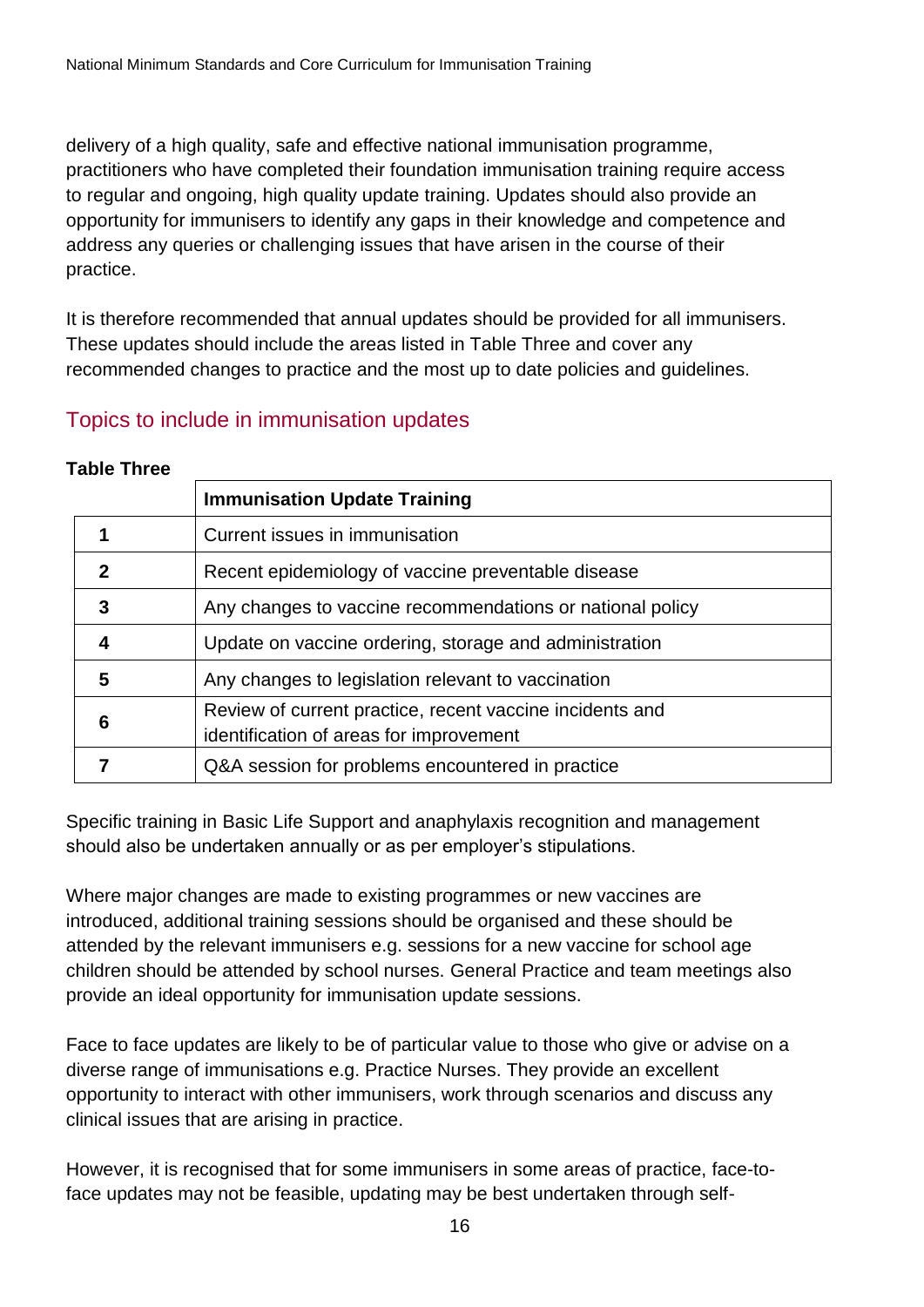directed learning, and providers should give practitioners time to do this. Methods for this may include undertaking the assessment modules of an immunisation e-learning programme and doing/re-doing the necessary modules to refresh knowledge. Practitioners could also read through the "Information for healthcare practitioner" documents on the [PHE website,](https://www.gov.uk/government/collections/immunisation) listen to any available webcasts and read recently published articles on immunisation relevant to their area of practice. Country specific guidance is also available for [Wales](http://nww.immunisation.wales.nhs.uk/resources-for-trainers) and [Northern Ireland.](http://pha.site/immunisationvaccine-preventable-diseases) They should also take the opportunity to work through the competency assessment tool again (Appendix A), either on their own or with a supervisor or colleague to ensure they still feel they can confidently meet all areas.

#### <span id="page-16-0"></span>Supervised practice

In addition to acquiring knowledge through a theoretical taught course, practitioners need to develop clinical skills in immunisation and apply their knowledge in practice. A period of supervised practice to allow acquisition and observation of clinical skills and application of knowledge to practice when the practitioner is new to immunisation is therefore strongly recommended (see Appendix A).

#### <span id="page-16-1"></span>Assessment of knowledge and competence

Those responsible for training should develop effective strategies for assessing both knowledge and clinical competence. An example of the standards expected when assessing practitioners for competency in immunisation is provided in Appendix C.

#### <span id="page-16-2"></span>Assessment of knowledge

Practitioners' knowledge following training should be assessed by those delivering training and recorded. This may be done in a number or combination of different ways, for example:

- a short answer or multiple-choice answer test
- scenario-based questions
- oral question and answer test
- a reflective log or diary of events
- a personal portfolio of learning events

### <span id="page-16-3"></span>Assessment of clinical competency

Before starting to give immunisations, it is recommended that all new immunisers should spend time with an experienced registered practitioner who has undertaken training that meets the national minimum standards and is experienced in advising about immunisation and giving vaccines. The new immuniser should have the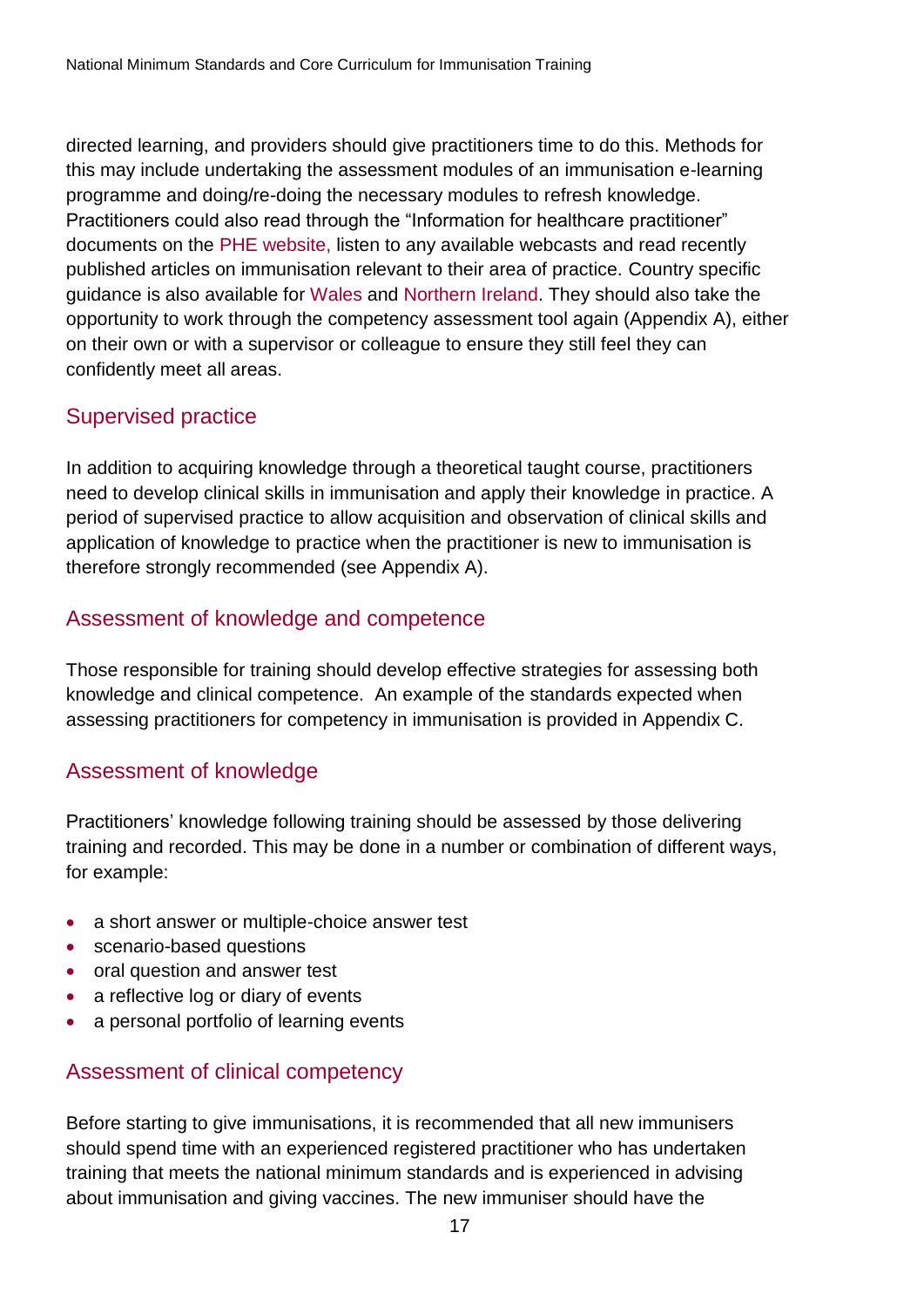opportunity in these sessions to observe and discuss relevant issues with the experienced practitioner.

Those new to their role in immunisation should also demonstrate an appropriate standard of practice to their supervisor. This supervised practice should be structured and robust and follow a clear, comprehensive checklist so each step of the consultation is considered. A competency checklist such as that written by PHE and the RCN (see Appendix A) should be used for formal assessment and sign-off of the practitioner's clinical competency in immunisation. A copy of the completed checklist should be retained in the practitioner's personnel file.

Whilst there is no agreement or finite evidence as to how many times this supervised practice should occur, both the supervisor and new practitioner need to feel confident that the practitioner has the necessary skills and knowledge to advise on and/or administer vaccines. If the practitioner gives a range of different vaccines to patients of different ages, their supervisor should ensure this is taken into account and they should be given the opportunity to observe and also be assessed on this range.

The supervisor does not require a formal teaching and assessing qualification but should be competent in immunisation and have the ability to make an assessment of a new immuniser's knowledge and skills. One of the supervisor's key roles is to go through the assessment document with the new immuniser and assure themselves that the new immuniser has the appropriate level of knowledge and skill to undertake their role in immunisation.

#### <span id="page-17-0"></span>Evidence of competence

Immunisers should keep a portfolio of completed competency checklists, knowledge test score sheets, reflective logs, completion of e-learning course certificates and certificates of attendance at immunisation training courses and updates. This will provide practitioners with a means to be able to show evidence of completion of training and achievement of competence to both current and future employers. It will also provide useful evidence of continuing professional development for professional revalidation.

### <span id="page-17-1"></span>Training for non-clinical staff

Although the principal purpose of this document is to set out the training recommendations for registered healthcare practitioners involved in immunisation, it is important to give consideration to the fact that there are now many different staff involved in the immunisation process, including some from non-clinical backgrounds. Non-clinical staff such as general practice and clinic receptionists, staff who work in social services, schools, nurseries, baby clinics and children's centres can be critical in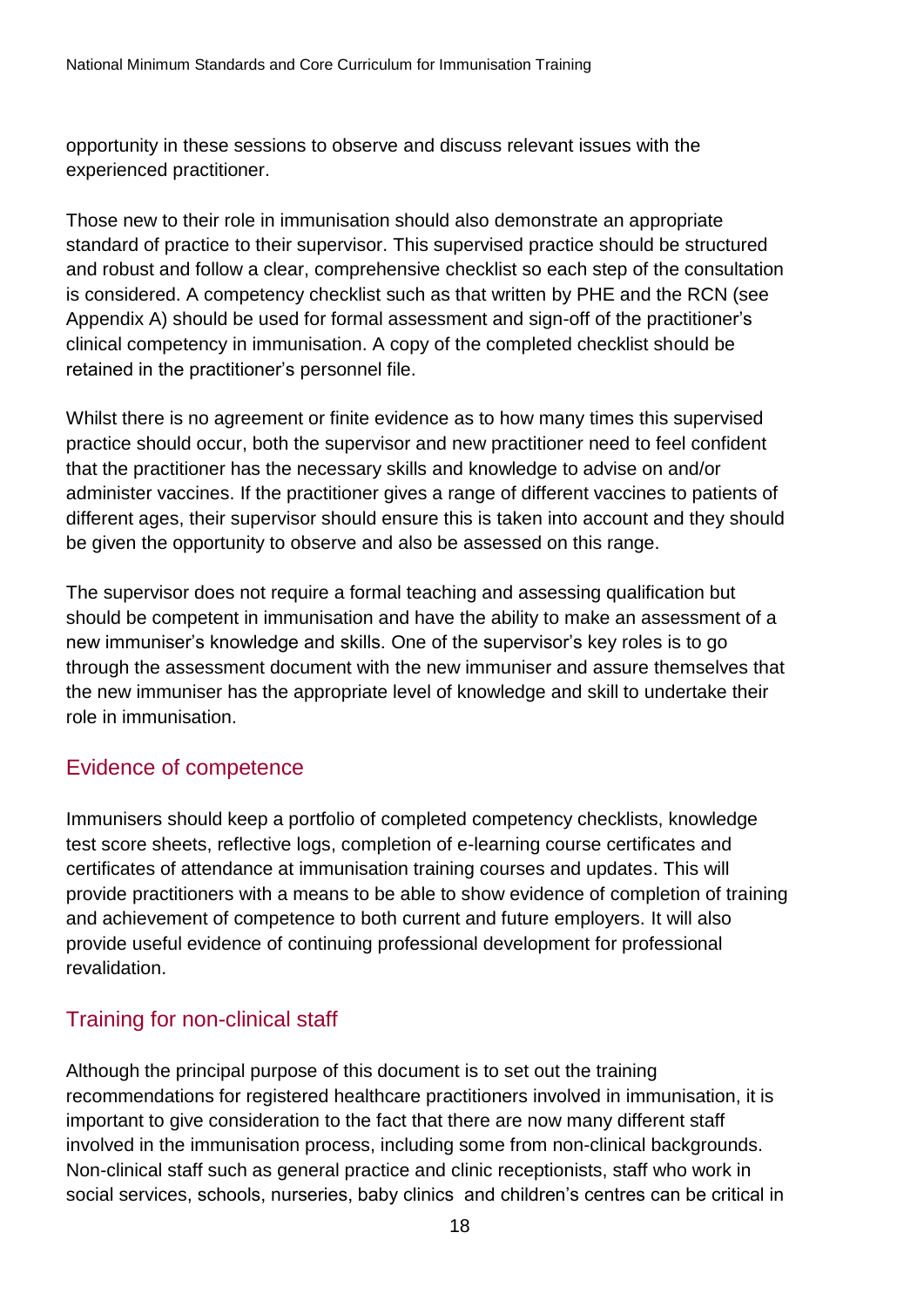both supporting the immunisation programme and in influencing patients and parents access to, and decision-making about vaccines.

It is important that those providing advice or access to immunisation, in whatever service area, have access to training so that they can provide basic information and facts, are able to advise where to get up-to-date information and give consistent messages about immunisation. They also need to understand the benefits of vaccination so they can provide appropriate and timely appointments and be an advocate for immunisation. The content, level, depth and breadth of the training required will vary depending on the staff involved and the area in which they work. These staff do not require a course which covers all of the core curriculum topics - a general awareness/information session would be beneficial.

## <span id="page-18-0"></span>Establishing training

Successful implementation of the standards will require:

- awareness from commissioners and providers as to why immunisation training is important and why funding it and releasing staff to be able to access it should be a priority
- provision of adequate resources to support training
- identified leadership and co-ordination of training in service areas where immunisations are discussed and given
- trainers who have the expertise to deliver training to the required standard
- regular evaluation of training being offered and audit of whether immunisers are accessing and completing training and assessment
- identification of any barriers to immunisation training and putting plans in place to address them.

### <span id="page-18-1"></span>**Summary**

A high level of knowledge and a positive attitude to immunisation among practitioners involved in the delivery of the immunisation programme are important determinants in achieving and maintaining high vaccine uptake. It is therefore strongly recommended that good foundation training, annual updates, supervision and support should be provided to all practitioners with a role in immunisation. This should ensure their level of knowledge and skill is appropriate, their care delivery competent and their attitude to immunisation positive so they may safely and effectively deliver immunisation programmes.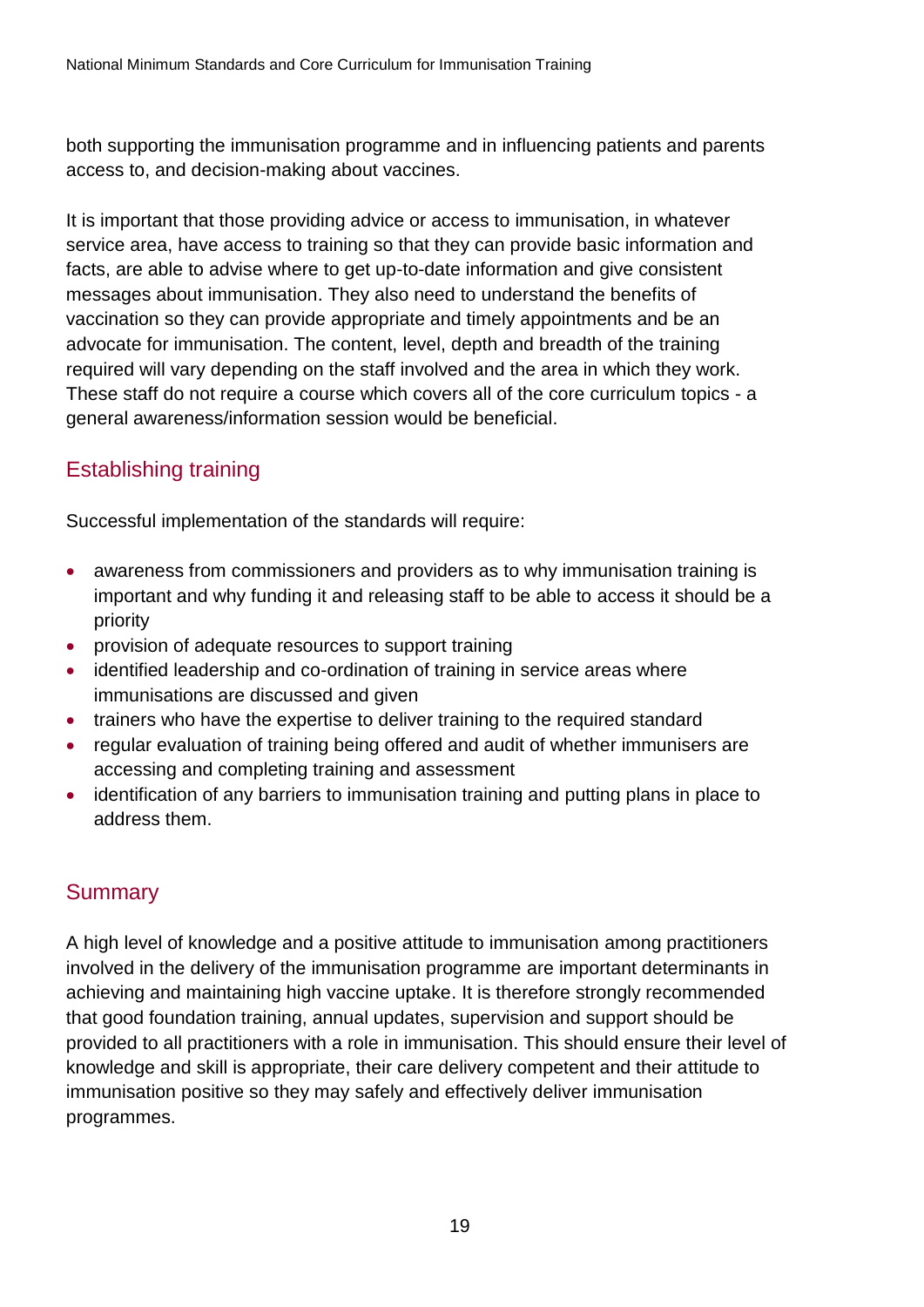#### <span id="page-19-0"></span>**Resources**

eLearning for Healthcare (e-LfH) Interactive flu immunisation elearning programme written by PHE. Available at<http://www.e-lfh.org.uk/programmes/flu-immunisation/> A general immunisation elearning programme covering the 12 Core Topics will be available in Spring 2018.

Public Health Wales provides a variety of e-learning modules, including flu modules which are available at [www.wales.nhs.uk/immslearning](http://www.wales.nhs.uk/immslearning)

Public Health Agency Northern Ireland provide training and other materials for health professionals on their website: [http://pha.site/immunisationvaccine-preventable](http://pha.site/immunisationvaccine-preventable-diseases)[diseases](http://pha.site/immunisationvaccine-preventable-diseases)

Fundamentals of Immunisation. This annually-held two day intense theoretical course is run by Public Health England and UCL Great Ormond Street Institute of Child Health in March. It is designed for those new to a role in immunisation and is most suited to those who give or advise on a range of different vaccines. The course comprises a series of lectures from national immunisation experts covering all twelve core topics in the Core Curriculum described in this document. Application details are made available in [Vaccine Update](https://www.gov.uk/government/collections/vaccine-update) a couple of months prior to the conference.

National Immunisation Conference. This one-day conference is run by the Stockport NHS Foundation Trust and is held on the first Friday of December in Manchester each year. It consists of a number of keynote sessions and mini-symposia on topical issues in immunisation.

National Immunisation Network Conference. This two-day conference is run annually by Public Health England usually around the end of April. The first day discusses new and current scientific issues in immunisation and the second day focuses on implementation issues. Application details are made available in [Vaccine Update](https://www.gov.uk/government/collections/vaccine-update) a couple of months prior to the conference.

Welsh Immunisation Conference. This is a one-day national conference organised annually by Public Health Wales. The venue alternates each year between North and South Wales and is usually held around [European Immunisation Week](http://www.euro.who.int/en/health-topics/disease-prevention/vaccines-and-immunization/european-immunization-week) in April/May each year. A wide range of national experts and local immunisation teams present on key immunisation topics.

Public Health England. Teaching slide sets, Green Book and Vaccine Update access, DH/PHE/NHS England letters and patient and healthcare practitioner information about the different vaccine programmes. Available at: <https://www.gov.uk/government/collections/immunisation>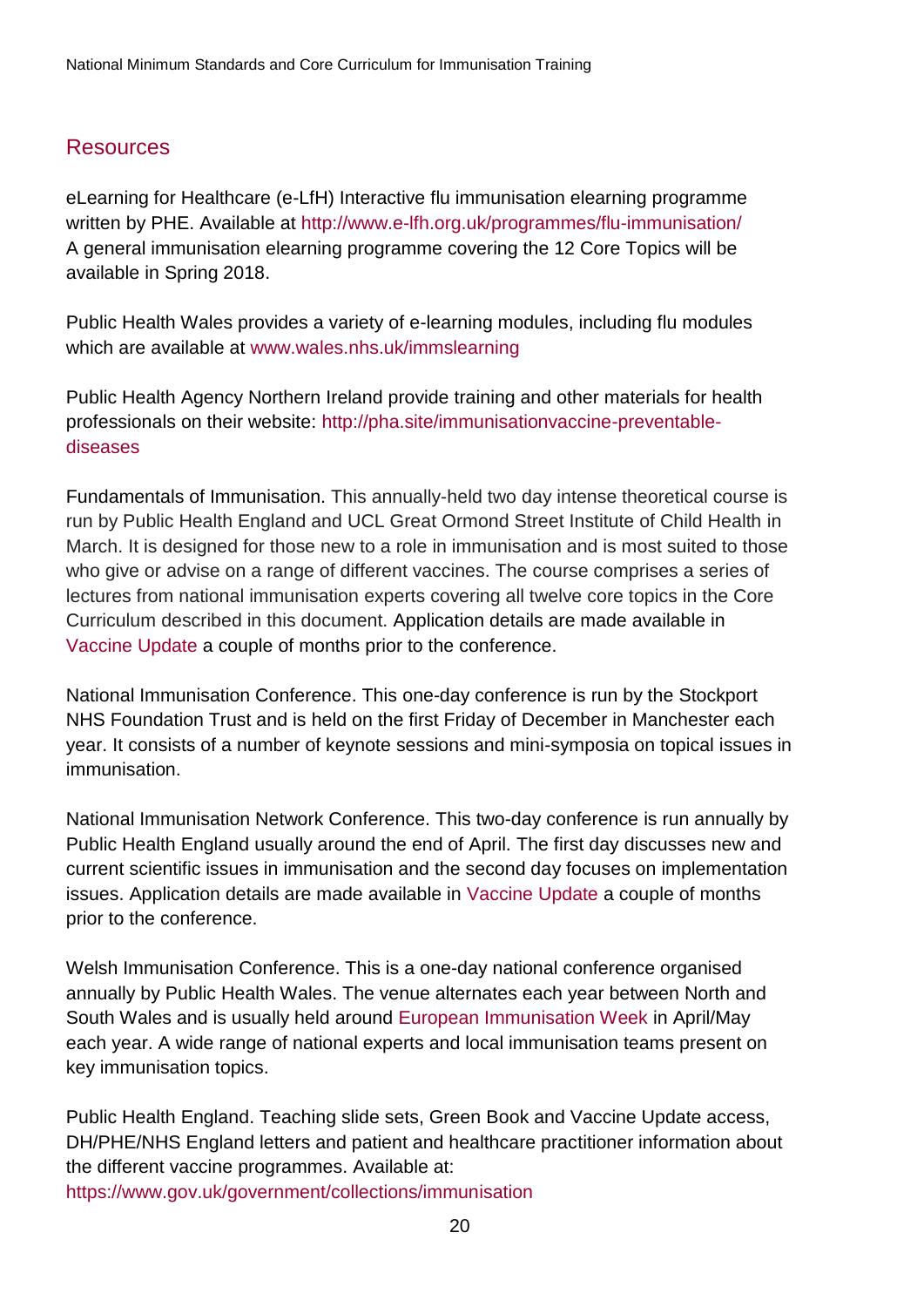Vaccine Knowledge Project. A source of independent information about vaccines and infectious diseases written and managed by the Oxford Vaccine Group. It provides clear information on complex topics backed up with references to high-quality research. The content is suitable both for general public and healthcare professionals Available at: <http://vk.ovg.ox.ac.uk/>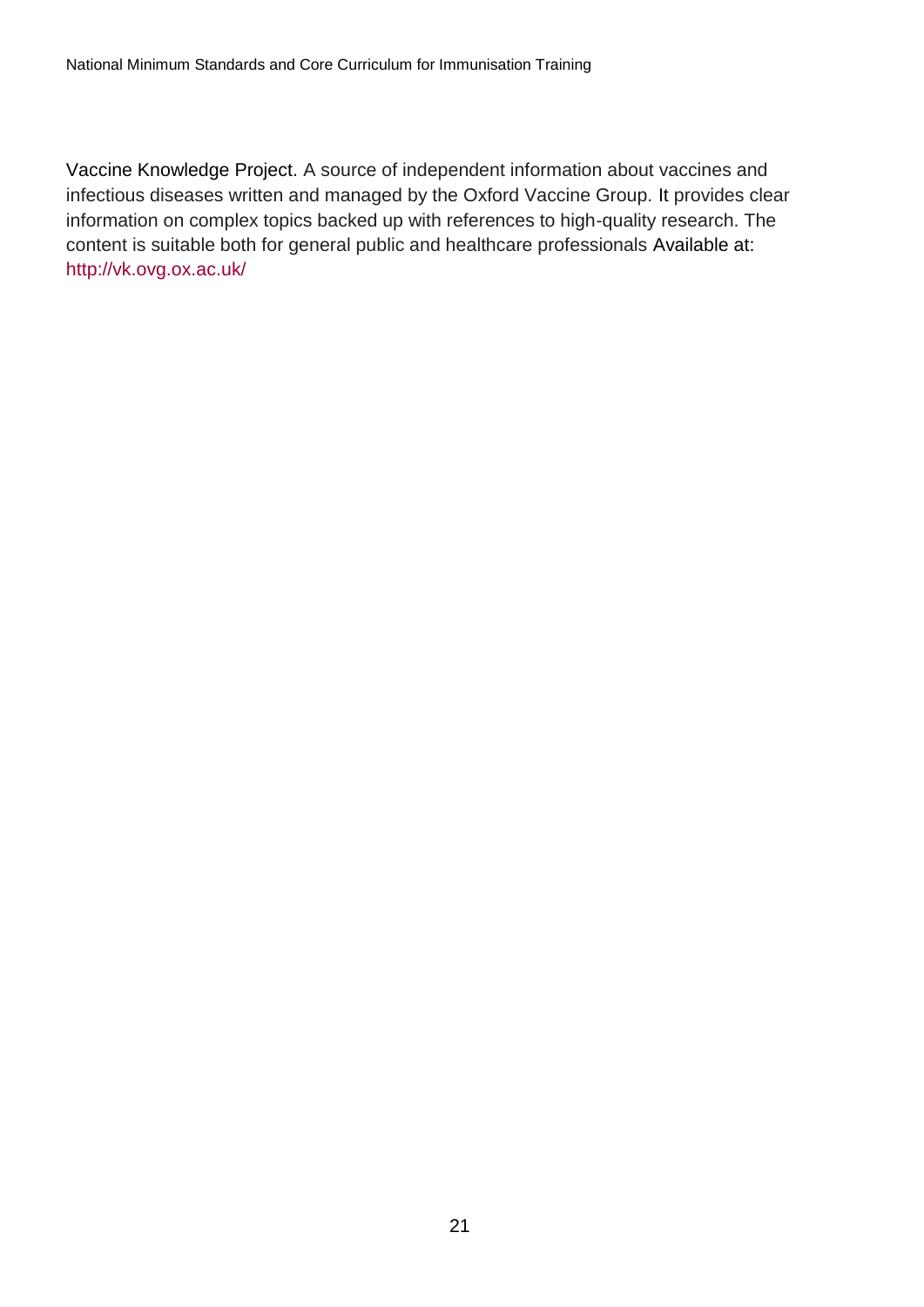## <span id="page-21-0"></span>Appendix A

#### <span id="page-21-1"></span>Competency assessment tool: information for users

The competency assessment tool has been divided into three areas:

#### 1. Knowledge.

2. Core clinical skills – many of the competencies are core skills used in a range of clinical areas, but for the purposes of this assessment tool, they should be used in the context of immunisation.

3. The clinical process/procedure for vaccine administration.

It is recognised that not all competencies will be relevant to all staff. For example, in some areas such as schools, pharmacy or prison health, immunisers will require very specific knowledge and skills. The competencies required will depend on the individual service area and the specific range of vaccines given by the immuniser. The word 'patient' has been used throughout but can be interchanged with the appropriate word for the health setting in which the competency assessment framework is used. Where there are very specific needs for particular service areas, service leads may wish to extract the relevant competencies for their service for ease of assessment. This is acceptable but for consistency and ease of transfer between areas, the wording should be the same and any documentation should clearly state which area(s) and for which vaccine(s) the assessment has been carried out. This list of competencies is not exhaustive and additional competencies, as required by locality or service area, can be added as necessary.

#### <span id="page-21-2"></span>How to use the competency assessment tool:

The assessment tool can be used as a self-assessment tool, an assessment tool for use with a supervisor or both, as described below. Where a particular competence is not applicable to the individual's role, indicate 'not applicable' (NA).

**1. Vaccinators**: those administering immunisations should be assessed against all competencies, except where the vaccinator is only required to use specific administration techniques, for example if they are only giving the intranasal influenza vaccine or intradermal Bacillus Calmette-Guérin (BCG) vaccine.

**2. Other role in immunisation**: if a practitioner's role is to advise about or support immunisation programmes, but not to actually administer vaccines, they and their assessor need to identify which competencies are applicable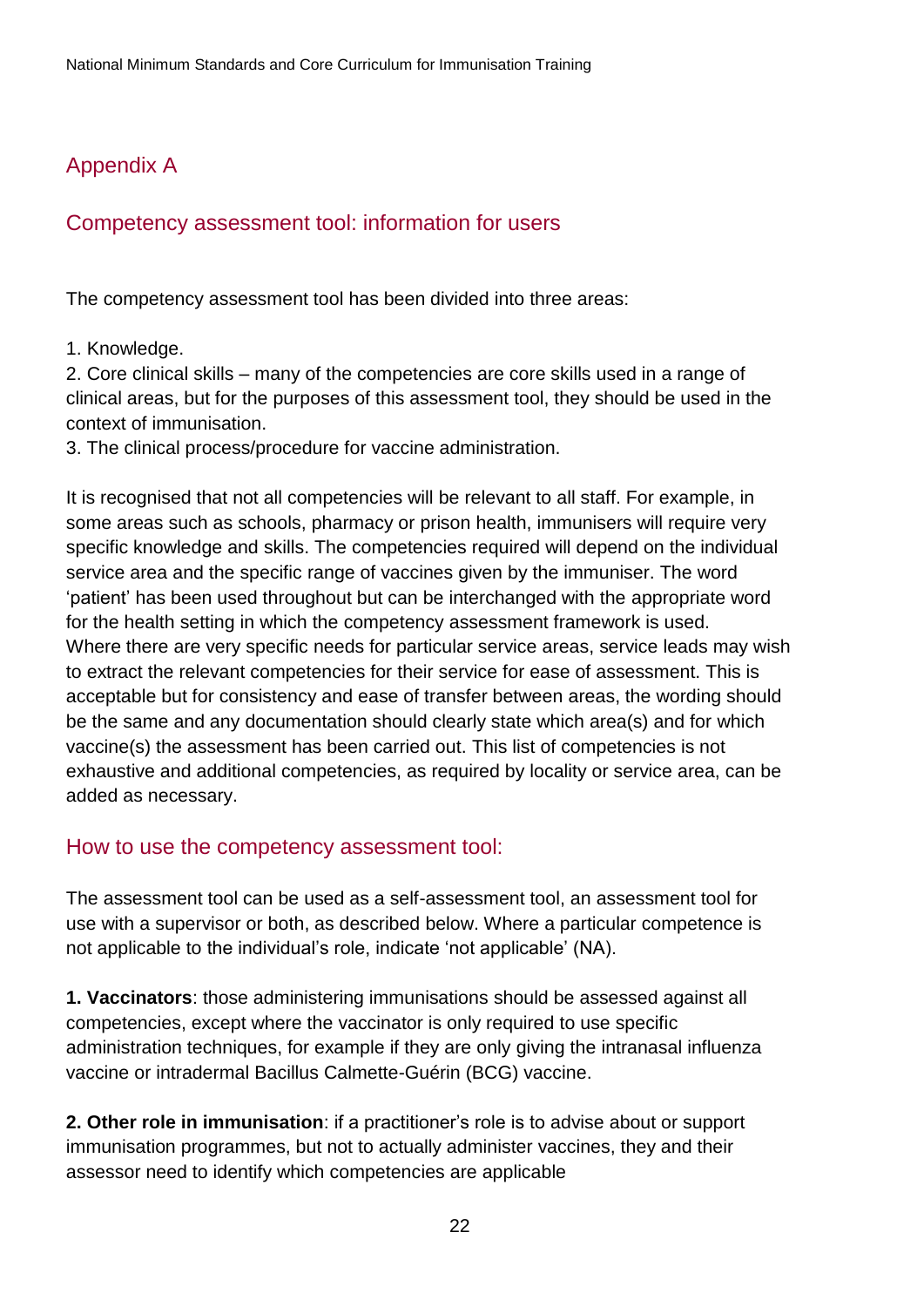**3. Practitioner to complete self-assessment column**: practitioners are stating that they feel competent in their role and have the necessary knowledge and skills.

#### **4. Share with supervisor:**

The supervisor assessing the practitioner must be a registered healthcare practitioner who is competent and experienced in delivering immunisation programmes. The supervisor carrying out the assessment should:

- review the practitioner's self-assessment, discussing any areas that are identified as 'need to improve' and the relevant action plans
- observe their performance as they provide immunisations/advice to several patients and indicate whether each competency is 'met' or 'needs to improve' in the supervisor review column
- if improvement is needed, help the immuniser to develop an action plan that will enable them achieve the required level of competence with a review date for further assessment
- when the supervisor and practitioner agree that the practitioner is competent in all the relevant areas, sign off the section at the bottom of the assessment.

The competency assessment tool is provided on the following pages.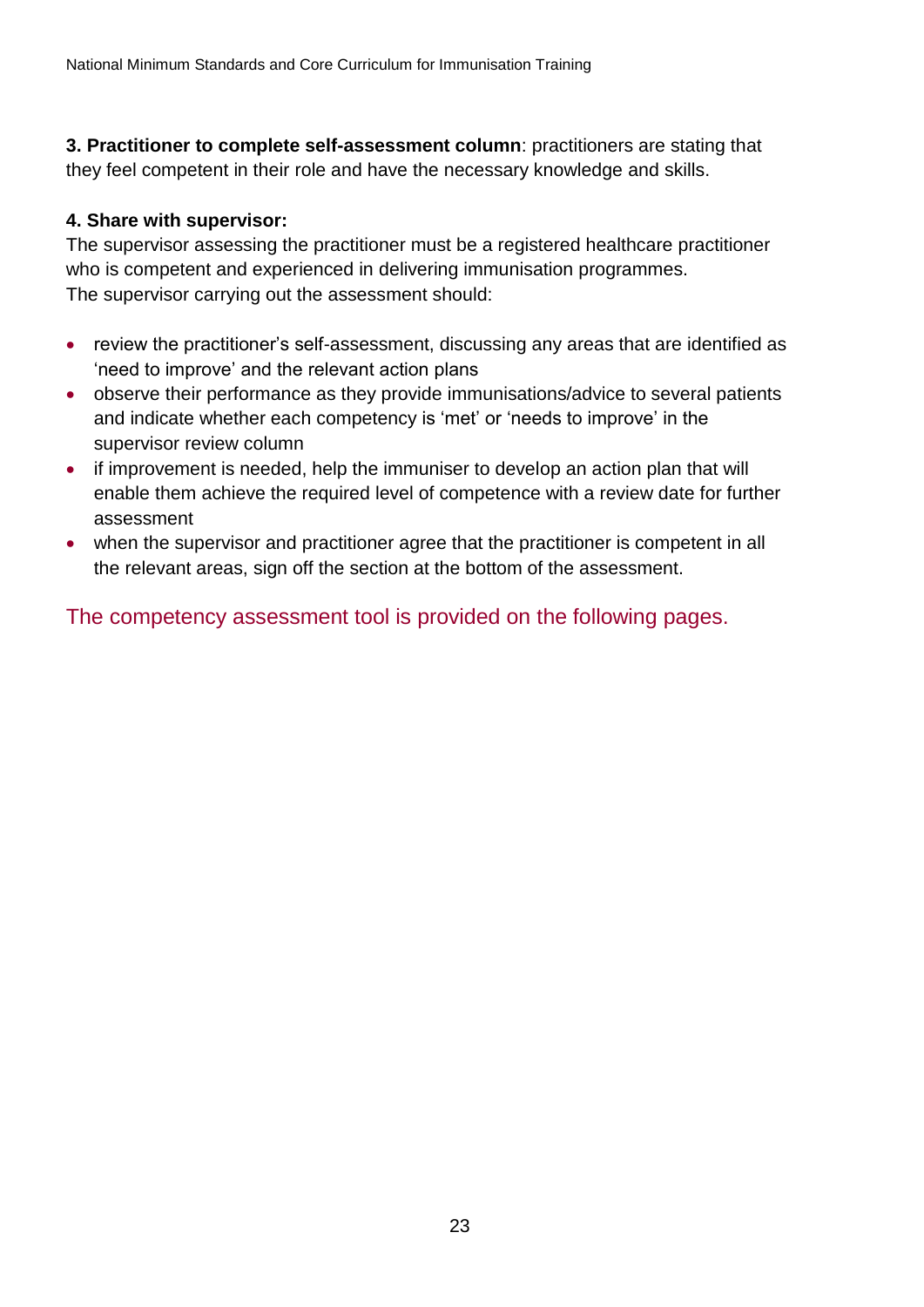|                | <b>Competency Assessment Tool: Registered</b><br>Staff - For staff registered on a professional<br>register such as NMC, GMC, HCPC, GPhC                                                                                                                                                                                                           | <b>Not</b><br>applicable<br>(NA) to<br>current area<br>of practice | Self-assessment<br>Record: met (M)<br>or needs to<br>improve (NI)<br>(initial & date) | <b>Supervisor</b><br>review<br>Record: met (M)<br>or needs to<br>improve (NI)<br>(initial & date) | Record action plan for any assessed as<br>'needs to improve'<br>(as agreed with supervisor) |
|----------------|----------------------------------------------------------------------------------------------------------------------------------------------------------------------------------------------------------------------------------------------------------------------------------------------------------------------------------------------------|--------------------------------------------------------------------|---------------------------------------------------------------------------------------|---------------------------------------------------------------------------------------------------|---------------------------------------------------------------------------------------------|
|                | <b>Part 1: Knowledge</b>                                                                                                                                                                                                                                                                                                                           |                                                                    | <b>Self-Assessment</b>                                                                | <b>Supervisor review</b>                                                                          |                                                                                             |
| 1a             | Can provide evidence of attendance at a specific, comprehensive<br>immunisation training course. (The course should cover all of the topics<br>detailed in the "Core Curriculum for Immunisation Training") and/or provide<br>evidence of completing an immunisation eLearning programme (state the<br>name of course/type of training attended).  |                                                                    |                                                                                       |                                                                                                   |                                                                                             |
| 1 <sub>b</sub> | Has successfully completed a knowledge assessment e.g. an e-learning<br>course assessment, end of course test, etc                                                                                                                                                                                                                                 |                                                                    |                                                                                       |                                                                                                   |                                                                                             |
| 1 <sub>c</sub> | Able to access the online Green Book and is aware of the electronic update<br>nature of this publication.                                                                                                                                                                                                                                          |                                                                    |                                                                                       |                                                                                                   |                                                                                             |
| 1 <sub>d</sub> | Able to access other relevant immunisation guidance e.g. DH/PHE/NHS<br>England letters, Vaccine Update, Q&As on new or revised vaccine<br>programmes, the PHE algorithm for persons with unknown or uncertain<br>immunisation status, or Wales and NI equivalents.                                                                                 |                                                                    |                                                                                       |                                                                                                   |                                                                                             |
| 1e             | Knows who to contact for advice if unsure about vaccination schedules,<br>vaccine spacing and compatibility, eligibility for vaccines or if a vaccine error<br>occurs (e.g. local Screening and Immunisation team, PHE Health Protection<br>Team, other locally available immunisation lead or Wales and NI<br>equivalents).                       |                                                                    |                                                                                       |                                                                                                   |                                                                                             |
| 1f             | Able to access current information on other countries' schedules if required<br>(e.g. World Health Organisation (WHO) or the European Centre for Disease<br>Control (ECDC) websites) and can advise patients and/or parents/carers if<br>any additional vaccines are needed.                                                                       |                                                                    |                                                                                       |                                                                                                   |                                                                                             |
| 1 <sub>g</sub> | Able to discuss the relevant national and local immunisation programmes<br>and the diseases for which vaccines are currently available. Aware of<br>programmes for specific clinical risk groups and use of vaccination in<br>outbreak situations. Knows where to refer to if vaccines are not available<br>locally (e.g. BCG or travel vaccines). |                                                                    |                                                                                       |                                                                                                   |                                                                                             |
| 1 <sup>h</sup> | Is able to advise on appropriate safe, timely administration of the vaccine(s)<br>required by the patient.                                                                                                                                                                                                                                         |                                                                    |                                                                                       |                                                                                                   |                                                                                             |
| 1i             | Understands the different types of vaccine, is able to state which vaccines<br>are live and which are inactivated and is aware of the different routes of<br>administration e.g. injected, intranasal or oral.                                                                                                                                     |                                                                    |                                                                                       |                                                                                                   |                                                                                             |
| 1j             | Able to explain the general principles of immunisation e.g. why multiple<br>and/or booster doses are required, why intervals need to be observed<br>between doses and why influenza vaccine needs to be given annually.                                                                                                                            |                                                                    |                                                                                       |                                                                                                   |                                                                                             |
| 1 <sub>k</sub> | Aware of local and national targets for immunisation uptake and why<br>vaccine uptake data is important. If appropriate, knows where to find uptake<br>data for their area of practice                                                                                                                                                             |                                                                    |                                                                                       |                                                                                                   |                                                                                             |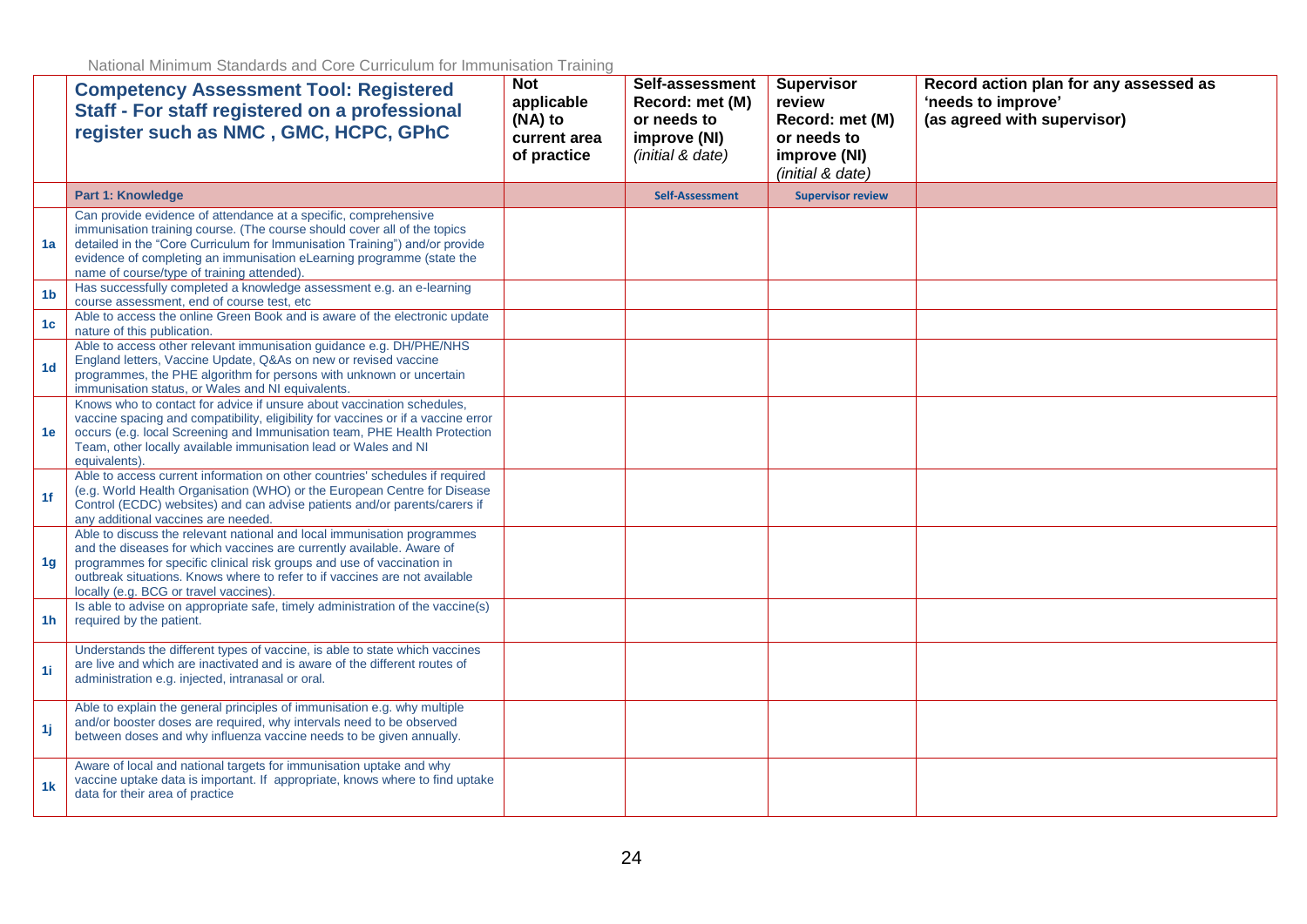|                | <b>Part 2: Core Skills for immunisation</b>                                                                                                                                                                                                                                                                                                           | Not applicable<br>(NA) to current<br>area of practice        | <b>Self-Assessment</b> | <b>Supervisor review</b> |  |
|----------------|-------------------------------------------------------------------------------------------------------------------------------------------------------------------------------------------------------------------------------------------------------------------------------------------------------------------------------------------------------|--------------------------------------------------------------|------------------------|--------------------------|--|
| 2a             | Is up to date with local requirements for anaphylaxis and CPR training<br>(normally recommended annually).                                                                                                                                                                                                                                            |                                                              |                        |                          |  |
| 2 <sub>b</sub> | Aware of the whereabouts of anaphylaxis and emergency care equipment,<br>how and when to use it and the follow up care required.                                                                                                                                                                                                                      |                                                              |                        |                          |  |
| 2c             | Can techniques explain incident response and reporting process in case of a<br>procedural error, needlestick injury, etc. as per local protocol.                                                                                                                                                                                                      |                                                              |                        |                          |  |
| 2d             | Demonstrates good practice in hand hygiene and relevant infection<br>prevention.                                                                                                                                                                                                                                                                      |                                                              |                        |                          |  |
| 2e             | Disposes of sharps, vaccine vials and other vaccine equipment safely in line<br>with local guidance.                                                                                                                                                                                                                                                  |                                                              |                        |                          |  |
| 2f             | Demonstrates knowledge and understanding of the rationale for maintaining<br>the vaccine cold chain. Familiar with local protocols for cold chain<br>management and the action to be taken in case of cold chain failure and<br>who to contact.                                                                                                       |                                                              |                        |                          |  |
|                |                                                                                                                                                                                                                                                                                                                                                       |                                                              |                        |                          |  |
|                | <b>Part 3: Clinical process and procedure</b>                                                                                                                                                                                                                                                                                                         | <b>Not applicable</b><br>(NA) to current<br>area of practice | <b>Self-Assessment</b> | <b>Supervisor review</b> |  |
| 3a             | Checks patient's identity and patient's records prior to vaccination to<br>ascertain previous immunisation history and which vaccines are required<br>e.g.to bring patient up to date with national schedule, for planned travel, for<br>specific identified risk, post-exposure prophylaxis etc.                                                     |                                                              |                        |                          |  |
| 3 <sub>b</sub> | Can explain which vaccines are to be given and able to answer patient's<br>and/or parents/carers questions, referring to leaflets to aid<br>explanations/discussion as appropriate and using interpreter if necessary to<br>ensure patient/parent/carer informed. Knows who to refer to or who to<br>contact if further detail or advice is required. |                                                              |                        |                          |  |
| 3 <sub>c</sub> | Able to clearly and confidently discuss the risks and benefits of vaccination<br>and able to address any concerns patients and/or parents/carers may have.                                                                                                                                                                                            |                                                              |                        |                          |  |
| 3d             | Aware of, and able to discuss, any current issues, controversies or<br>misconceptions surrounding immunisation.                                                                                                                                                                                                                                       |                                                              |                        |                          |  |
| 3e             | Demonstrates knowledge of consent requirements and the particular issues<br>relevant to the area of practice, such as the capacity to consent, Mental<br>Capacity Act and the age of the individual. Ensures consent is obtained prior<br>to vaccination and is appropriately documented.                                                             |                                                              |                        |                          |  |
| 3f             | Demonstrates knowledge and understanding of contraindications and is able<br>to assess appropriately for contraindication or, if necessary, the need to<br>postpone vaccination.                                                                                                                                                                      |                                                              |                        |                          |  |
| 3g             | Checks that the vaccine has been appropriately prescribed via a Patient<br>Specific Direction (PSD) or, is authorised to be supplied and/or administered<br>via a Patient Group Direction (PGD).                                                                                                                                                      |                                                              |                        |                          |  |
| 3h             | Checks the presentation of vaccine products, the expiry date, how they have<br>been stored prior to use and prepares them according to the Summary of<br>Product Characteristics (SPC).                                                                                                                                                               |                                                              |                        |                          |  |
| 3i             | Positions patient appropriately and chooses appropriate vaccination site(s)<br>i.e. use of anterior lateral aspect of the thigh in babies under one year and/or<br>upper arm in older children and adults for injectable vaccines.                                                                                                                    |                                                              |                        |                          |  |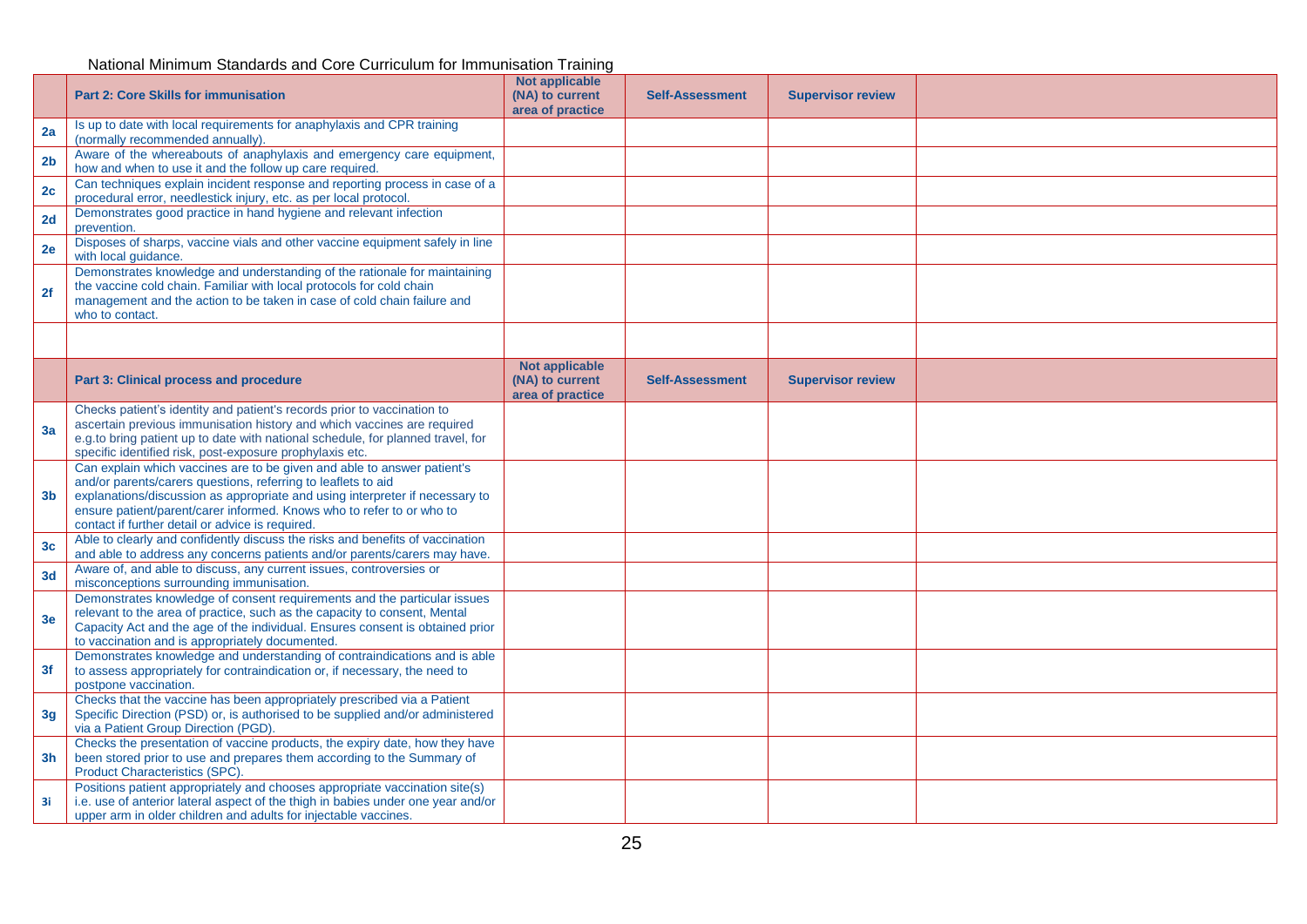National Minimum Standards and Core Curriculum for Immunisation Training

| 3j                                                      | Chooses the correct administration route for the vaccine(s) to be delivered.                                                                                                                                                                                                                                                                                                         |           |  |  |  |
|---------------------------------------------------------|--------------------------------------------------------------------------------------------------------------------------------------------------------------------------------------------------------------------------------------------------------------------------------------------------------------------------------------------------------------------------------------|-----------|--|--|--|
| 3k                                                      | Demonstrates correct subcutaneous technique where recommended e.g. for<br>patients with bleeding disorders                                                                                                                                                                                                                                                                           |           |  |  |  |
| 31                                                      | Demonstrates correct intradermal technique e.g. for administration of BCG<br>vaccine.                                                                                                                                                                                                                                                                                                |           |  |  |  |
| 3 <sub>m</sub>                                          | Demonstrates correct intramuscular technique e.g. for administration of<br>DTaP vaccine.                                                                                                                                                                                                                                                                                             |           |  |  |  |
| 3n                                                      | Demonstrates correct intranasal technique e.g. for administration of live<br>influenza vaccine to children.                                                                                                                                                                                                                                                                          |           |  |  |  |
| 3 <sub>o</sub>                                          | Demonstrates correct oral technique e.g. for administration of live rotavirus<br>vaccine to babies                                                                                                                                                                                                                                                                                   |           |  |  |  |
| 3p                                                      | Demonstrates an understanding of practice/clinic procedures for the<br>reporting of vaccine reactions and knows how and when to report using the<br>MHRA's Yellow Card Scheme.                                                                                                                                                                                                       |           |  |  |  |
| 3q                                                      | Completes all necessary documentation, recording type and product name<br>of vaccine, batch number, expiry date, dose administered, site(s) used, date<br>given and name and signature.                                                                                                                                                                                              |           |  |  |  |
| 3r                                                      | Demonstrates good record keeping and understands the importance of<br>making sure vaccine information is recorded on GP data system, reported to<br>local Child Health Information System (CHIS), in the Personal Child Health<br>Record (PCHR), and the use of appropriate methods for reporting<br>unscheduled vaccinations or where vaccines are given outside of GP<br>premises. |           |  |  |  |
| 3s                                                      | Advises patient/parent/carer on potential post-vaccination reactions as<br>appropriate (e.g., rash, pyrexia) and management of these. Provides<br>patient/parent/carer with a copy of post-immunisation advice sheet such as<br>the NHS leaflet 'What to expect after vaccination' or the product's Patient<br>Information Leaflet (PIL), if appropriate.                            |           |  |  |  |
|                                                         |                                                                                                                                                                                                                                                                                                                                                                                      |           |  |  |  |
|                                                         | <b>Statement of competence</b>                                                                                                                                                                                                                                                                                                                                                       |           |  |  |  |
|                                                         |                                                                                                                                                                                                                                                                                                                                                                                      | Signature |  |  |  |
|                                                         | has shown appropriate knowledge, skill and competence to safely<br>Date:<br>administer/advise about vaccinations.                                                                                                                                                                                                                                                                    |           |  |  |  |
| Signature<br>Name of supervisor carrying out assessment |                                                                                                                                                                                                                                                                                                                                                                                      |           |  |  |  |
| Date:                                                   |                                                                                                                                                                                                                                                                                                                                                                                      |           |  |  |  |
|                                                         |                                                                                                                                                                                                                                                                                                                                                                                      |           |  |  |  |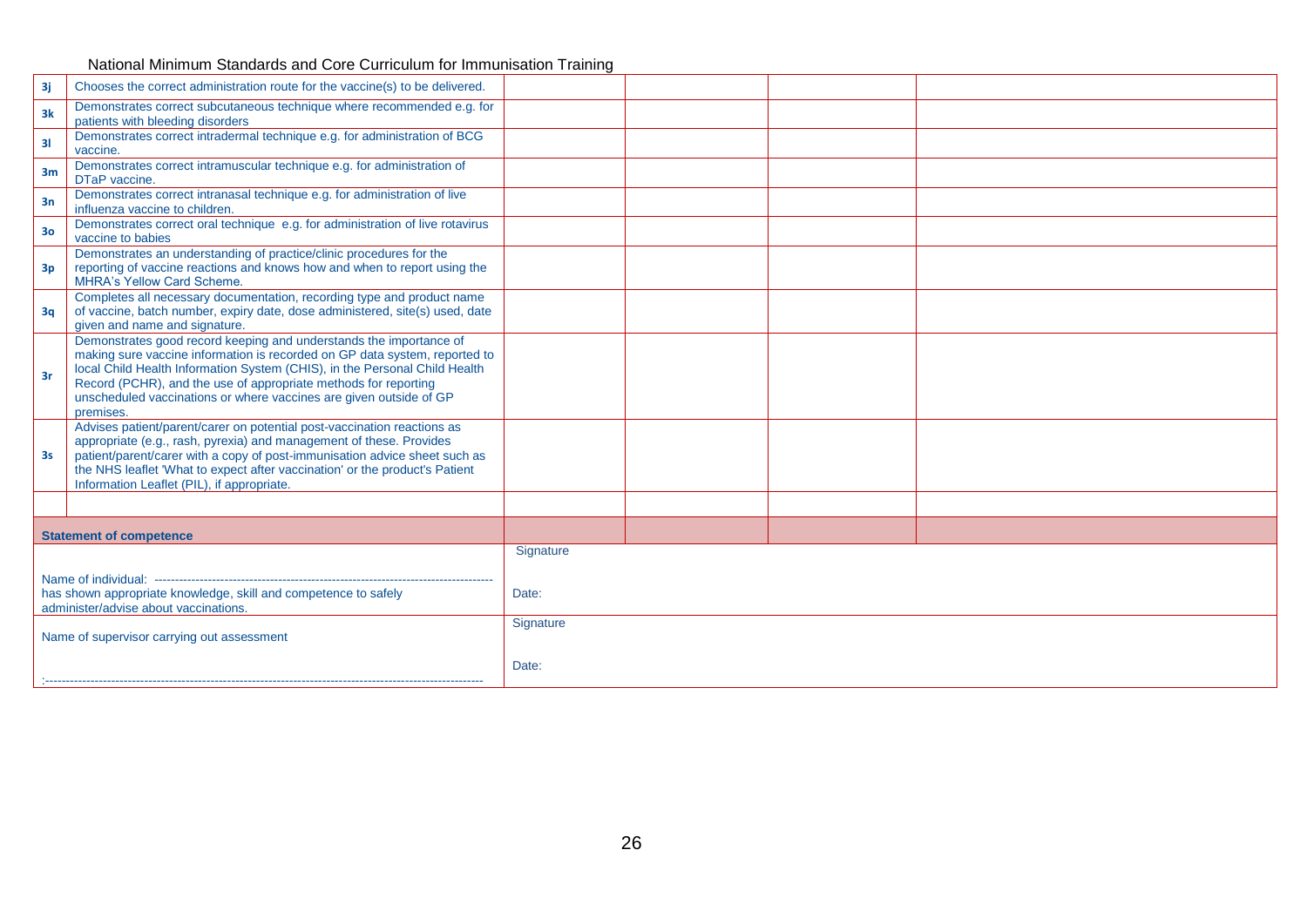# Appendix B

## Suggested content for core topics to be covered in foundation immunisation training

<span id="page-26-1"></span><span id="page-26-0"></span>

| <b>Core knowledge</b><br>area                                     | <b>Learning outcome</b>                                                                                                                                                                                                                                                                                                                                                                                                    | <b>Learning objectives</b>                                                                                              | <b>Session content should include</b>                                                                    |
|-------------------------------------------------------------------|----------------------------------------------------------------------------------------------------------------------------------------------------------------------------------------------------------------------------------------------------------------------------------------------------------------------------------------------------------------------------------------------------------------------------|-------------------------------------------------------------------------------------------------------------------------|----------------------------------------------------------------------------------------------------------|
| 1) The aims of                                                    | Able to explain the aims of                                                                                                                                                                                                                                                                                                                                                                                                | The practitioner will be able to:                                                                                       | Relevant history of immunisation                                                                         |
| immunisation,<br>national vaccine                                 | immunisation and<br>$\bullet$<br>describe national vaccine<br>policy and<br>policy and schedules<br>decisions<br>$\bullet$                                                                                                                                                                                                                                                                                                 | Explain how vaccine policy is made and<br>what information informs these policy                                         | Concepts of control, elimination and eradication<br>of vaccine preventable diseases                      |
| schedules                                                         |                                                                                                                                                                                                                                                                                                                                                                                                                            | Describe the current UK vaccine schedule                                                                                | The role of surveillance in designing and<br>monitoring immunisation programmes                          |
|                                                                   |                                                                                                                                                                                                                                                                                                                                                                                                                            | Demonstrate knowledge of relevant<br>$\bullet$<br>national policy and its broad aims                                    | Role of the JCVI and how vaccine policy is<br>decided upon                                               |
|                                                                   |                                                                                                                                                                                                                                                                                                                                                                                                                            | Describe how immunisation programmes<br>$\bullet$<br>are monitored through the use of                                   | The role of different agencies and personnel in<br>immunisation                                          |
|                                                                   |                                                                                                                                                                                                                                                                                                                                                                                                                            | surveillance                                                                                                            | How vaccination programmes are commissioned                                                              |
|                                                                   |                                                                                                                                                                                                                                                                                                                                                                                                                            | Explain how vaccine uptake is monitored<br>$\bullet$<br>and why this is important                                       | How the number, timing and spacing of doses is<br>decided upon                                           |
|                                                                   | Describe any local variations to<br>$\bullet$<br>immunisation policy if appropriate<br>Design appropriate schedules for<br>$\bullet$<br>individuals with unknown or uncertain<br>immunisation status and for patients in<br>clinical risk groups who may require<br>addition vaccinations<br>Demonstrate the ability to access the online<br>$\bullet$<br>Green Book and relevant vaccine policy<br>and guidance documents |                                                                                                                         | The construction of the National Immunisation<br>schedule                                                |
|                                                                   |                                                                                                                                                                                                                                                                                                                                                                                                                            |                                                                                                                         | Current published policy e.g. Green Book,<br>DH/PHE/NHS England publications and letters                 |
|                                                                   |                                                                                                                                                                                                                                                                                                                                                                                                                            |                                                                                                                         | or Wales and Northern Ireland equivalents.                                                               |
|                                                                   |                                                                                                                                                                                                                                                                                                                                                                                                                            | Designing schedules for people with uncertain or<br>incomplete vaccination status with the minimum<br>number of visits  |                                                                                                          |
|                                                                   |                                                                                                                                                                                                                                                                                                                                                                                                                            | Resources available locally and nationally to<br>obtain expert specialist immunisation advice                           |                                                                                                          |
| 2) The immune<br>response to<br>vaccines and how<br>vaccines work | Able to explain the<br>immune response to<br>vaccines and describe<br>how vaccines provide                                                                                                                                                                                                                                                                                                                                 | The practitioner will be able to:<br>Explain the difference between innate,<br>$\bullet$<br>passive and active immunity | Active and passive immunity, cell-mediated and<br>antibody-mediated immunity, antibodies and<br>antigens |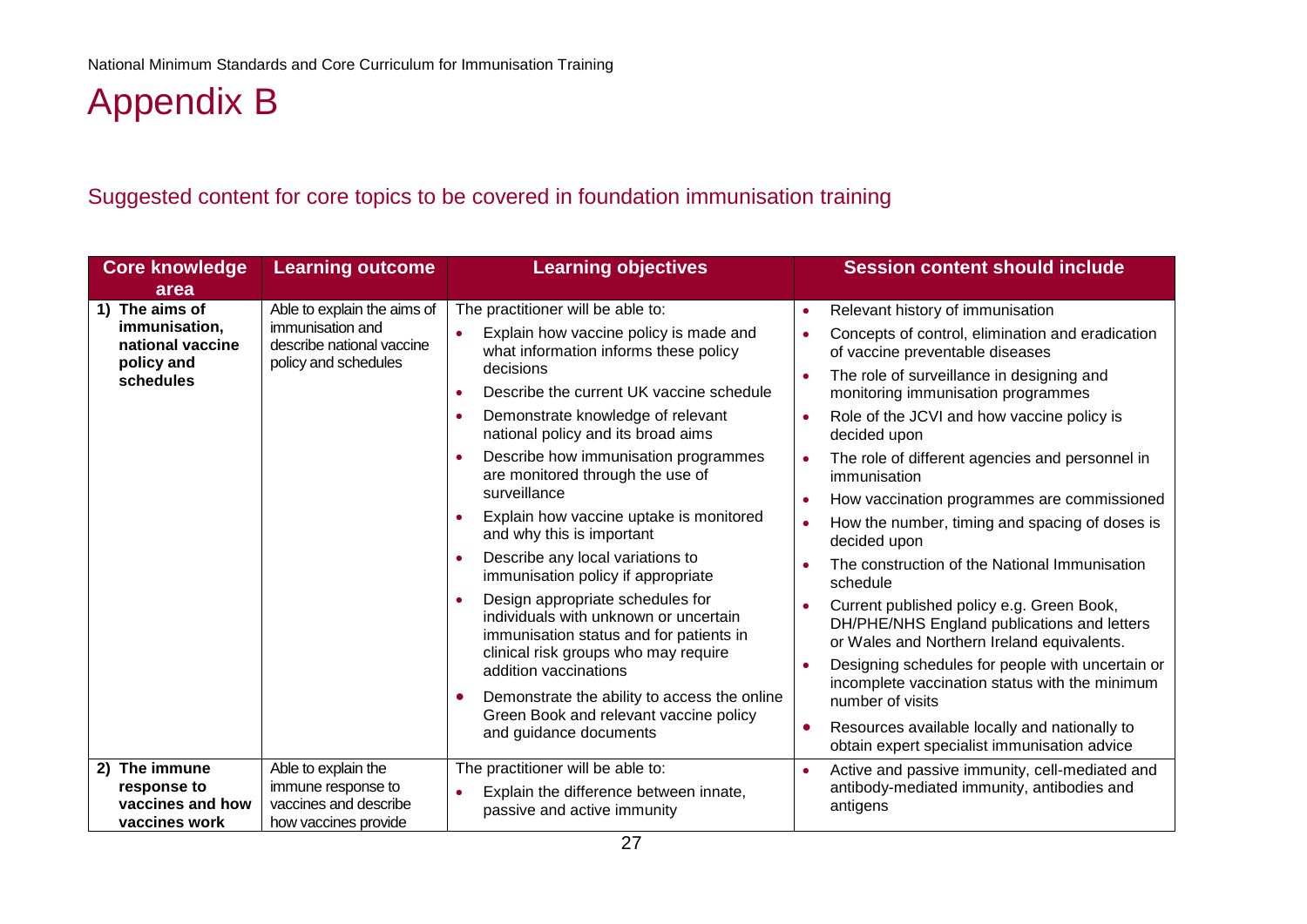National Minimum Standards and Core Curriculum for Immunisation Training

| <b>Core knowledge</b><br>area                                                                                  | <b>Learning outcome</b>                                                                                                                                                    | <b>Learning objectives</b>                                                                                                                                                                                                                                                                                                                                                                                                                                                                                                                                                                                                           | <b>Session content should include</b>                                                                                                                                                                                                                                                                                                                                                                                                                                                                                               |
|----------------------------------------------------------------------------------------------------------------|----------------------------------------------------------------------------------------------------------------------------------------------------------------------------|--------------------------------------------------------------------------------------------------------------------------------------------------------------------------------------------------------------------------------------------------------------------------------------------------------------------------------------------------------------------------------------------------------------------------------------------------------------------------------------------------------------------------------------------------------------------------------------------------------------------------------------|-------------------------------------------------------------------------------------------------------------------------------------------------------------------------------------------------------------------------------------------------------------------------------------------------------------------------------------------------------------------------------------------------------------------------------------------------------------------------------------------------------------------------------------|
|                                                                                                                | individual and community<br>protection                                                                                                                                     | Explain the basic immune response to a<br>$\bullet$<br>vaccine<br>List conditions which affect the immune<br>$\bullet$<br>response to vaccines<br>Describe herd immunity and explain why it<br>٠<br>is important                                                                                                                                                                                                                                                                                                                                                                                                                     | The immune system response to a vaccine<br>Concept of herd immunity and the effect of<br>vaccination on the community as a whole<br>How herd immunity protects individuals<br>Conditions that affect immunity and the immune<br>$\bullet$<br>response to vaccines                                                                                                                                                                                                                                                                   |
| 3) Vaccine<br>preventable<br>diseases                                                                          | Able to describe and<br>recognise the main<br>features of vaccine<br>preventable diseases and<br>the nature and frequency<br>of their acute and long<br>term complications | The practitioner will be able to:<br>Describe the main signs and symptoms,<br>$\bullet$<br>mode of transmission and period of<br>infectivity of the relevant vaccine<br>preventable disease(s) in the UK<br>Describe the historical impact of vaccination<br>$\bullet$<br>on the epidemiology of the disease<br>Explain the current incidence of each<br>$\bullet$<br>disease in the UK<br>Be able to list the most common acute and<br>$\bullet$<br>potential long term complications of the<br>vaccine preventable disease(s) and<br>describe their frequency<br>Know where to find further information<br>٠<br>about each disease | Epidemiology, signs and symptoms and mode of<br>transmission of each disease<br>Potential complications/long-term sequelae and<br>the nature and rates of these for each disease                                                                                                                                                                                                                                                                                                                                                    |
| 4) The different<br>types of vaccines,<br>their composition<br>and the<br>indications and<br>contraindications | Has knowledge of the<br>different types of vaccines<br>used                                                                                                                | The practitioner will be able to:<br>Identify the types of vaccine used to<br>$\bullet$<br>prevent the diseases relevant to their<br>practice (immunoglobulin, live, inactivated,<br>polysaccharide, conjugate)<br>Explain the differences between a live and<br>$\bullet$<br>an inactivated vaccine<br>Describe which groups of patients cannot<br>$\bullet$<br>receive live vaccines and why<br>State when immunoglobulin is indicated<br>$\bullet$<br>Describe how vaccines trials are carried out<br>$\bullet$<br>before a vaccine is released and how safety                                                                    | Immunoglobulins, live and inactivated vaccines,<br>polysaccharide and conjugate vaccines and<br>combination vaccines<br>Composition of a vaccine, use of adjuvants and<br>$\bullet$<br>purpose of other additives<br>Stages of vaccine trials before and after<br>$\bullet$<br>licensure<br>Efficacy, reactogenicity, compatibility<br>$\bullet$<br>Contraindications, precautions and adverse<br>events for each vaccine<br>Immunosuppressant and immunomodulatory<br>$\bullet$<br>medicines that may contraindicate live vaccines |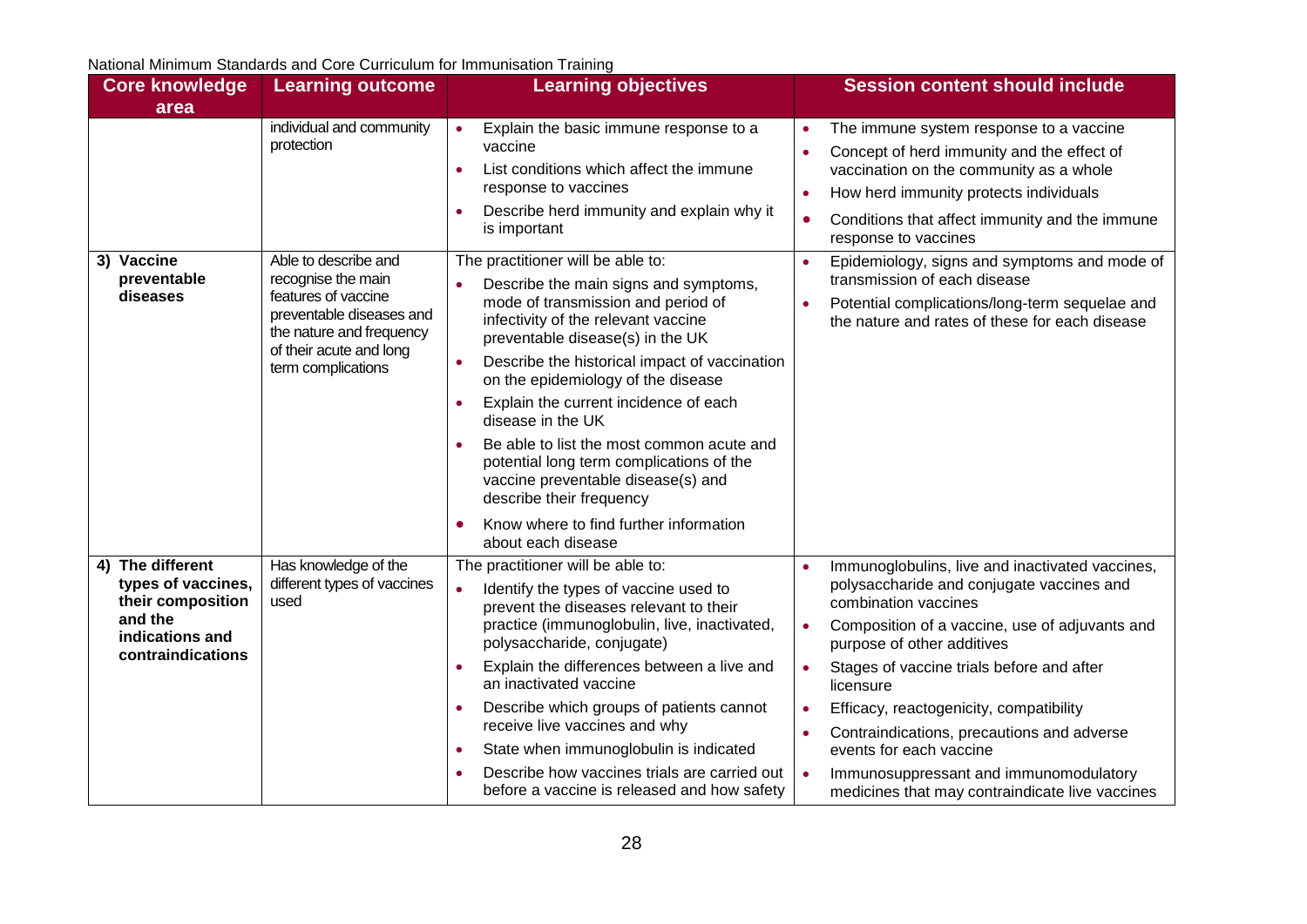| <b>Core knowledge</b>              | <b>Learning outcome</b>                                | <b>Learning objectives</b>                                                                                                                                               | <b>Session content should include</b>                                                    |                                                                                                   |                                                                                  |
|------------------------------------|--------------------------------------------------------|--------------------------------------------------------------------------------------------------------------------------------------------------------------------------|------------------------------------------------------------------------------------------|---------------------------------------------------------------------------------------------------|----------------------------------------------------------------------------------|
| area                               |                                                        |                                                                                                                                                                          |                                                                                          |                                                                                                   |                                                                                  |
|                                    |                                                        | and efficacy are monitored after their<br>release                                                                                                                        | Which vaccines are recommended in pregnancy<br>and which are contraindicated             |                                                                                                   |                                                                                  |
|                                    |                                                        | State the contraindications and precautions<br>for each type of vaccine                                                                                                  | How and when to report suspected vaccine<br>$\bullet$<br>associated adverse events       |                                                                                                   |                                                                                  |
|                                    |                                                        | Describe the nature and frequency of the<br>$\bullet$<br>most common adverse events following<br>vaccination and compare these with the<br>complications of the diseases | $\bullet$                                                                                |                                                                                                   |                                                                                  |
|                                    |                                                        | Describe the contents of a vaccine                                                                                                                                       |                                                                                          |                                                                                                   |                                                                                  |
| 5) Current issues in               | Knows about relevant and                               | The practitioner will be able to:                                                                                                                                        | Importance of keeping updated                                                            |                                                                                                   |                                                                                  |
| immunisation                       | current<br>issues/controversies in<br>immunisation     | Describe any issues/controversies currently<br>relevant to the vaccines they give/advise on                                                                              | How and where to find information (local and<br>national sources of advice) and          |                                                                                                   |                                                                                  |
|                                    |                                                        | Identify suitable information sources that<br>patients/parents/carers may wish to view for                                                                               | Assessing the reliability of vaccine information<br>sources                              |                                                                                                   |                                                                                  |
|                                    |                                                        | more information                                                                                                                                                         | Media portrayal and social media discussion of                                           |                                                                                                   |                                                                                  |
|                                    |                                                        | Be aware of any changes to the vaccines or<br>$\bullet$<br>policy relating to that vaccine                                                                               | vaccine news stories                                                                     |                                                                                                   |                                                                                  |
|                                    |                                                        | Critically evaluate vaccine research,<br>allegations and media reporting of vaccine<br>issues                                                                            |                                                                                          |                                                                                                   |                                                                                  |
| 6) Communication                   | Can effectively                                        | The practitioner will be able to:                                                                                                                                        | Issues that affect and influence                                                         |                                                                                                   |                                                                                  |
| with patients,<br>parents, carers  | communicate with<br>patients, parents and              | List the factors influencing<br>patients/parents/carers decision-making                                                                                                  | patient/parents/carers in their vaccine decision<br>making                               |                                                                                                   |                                                                                  |
| relevant people<br>e.g. employers, | and other<br>carers and other relevant<br>people about |                                                                                                                                                                          |                                                                                          | Communicate key facts about vaccines to<br>patients/parents/carers and be able to<br>immunisation | The effect of media reporting on parental views<br>and acceptance of vaccination |
| employees,                         |                                                        | respond to any questions/concerns                                                                                                                                        | Responding to commonly asked questions and                                               |                                                                                                   |                                                                                  |
| school staff,                      |                                                        | Effectively communicate about any risks<br>$\bullet$                                                                                                                     | misconceptions                                                                           |                                                                                                   |                                                                                  |
| prison staff etc<br>about vaccines |                                                        | associated with vaccination                                                                                                                                              | Risk communication                                                                       |                                                                                                   |                                                                                  |
|                                    |                                                        | Demonstrate commitment to offering the<br>patients/parents/carers the best advice on<br>vaccination                                                                      | Provision of suitable vaccine information<br>materials                                   |                                                                                                   |                                                                                  |
|                                    |                                                        | Tailor the information they give to the<br>$\bullet$<br>individual patient/parent/carer's needs                                                                          | Local and national sources of further information<br>$\bullet$<br>and advice for parents |                                                                                                   |                                                                                  |
|                                    |                                                        | Provide patients/parents/carers with<br>appropriate vaccine information leaflets at a                                                                                    |                                                                                          |                                                                                                   |                                                                                  |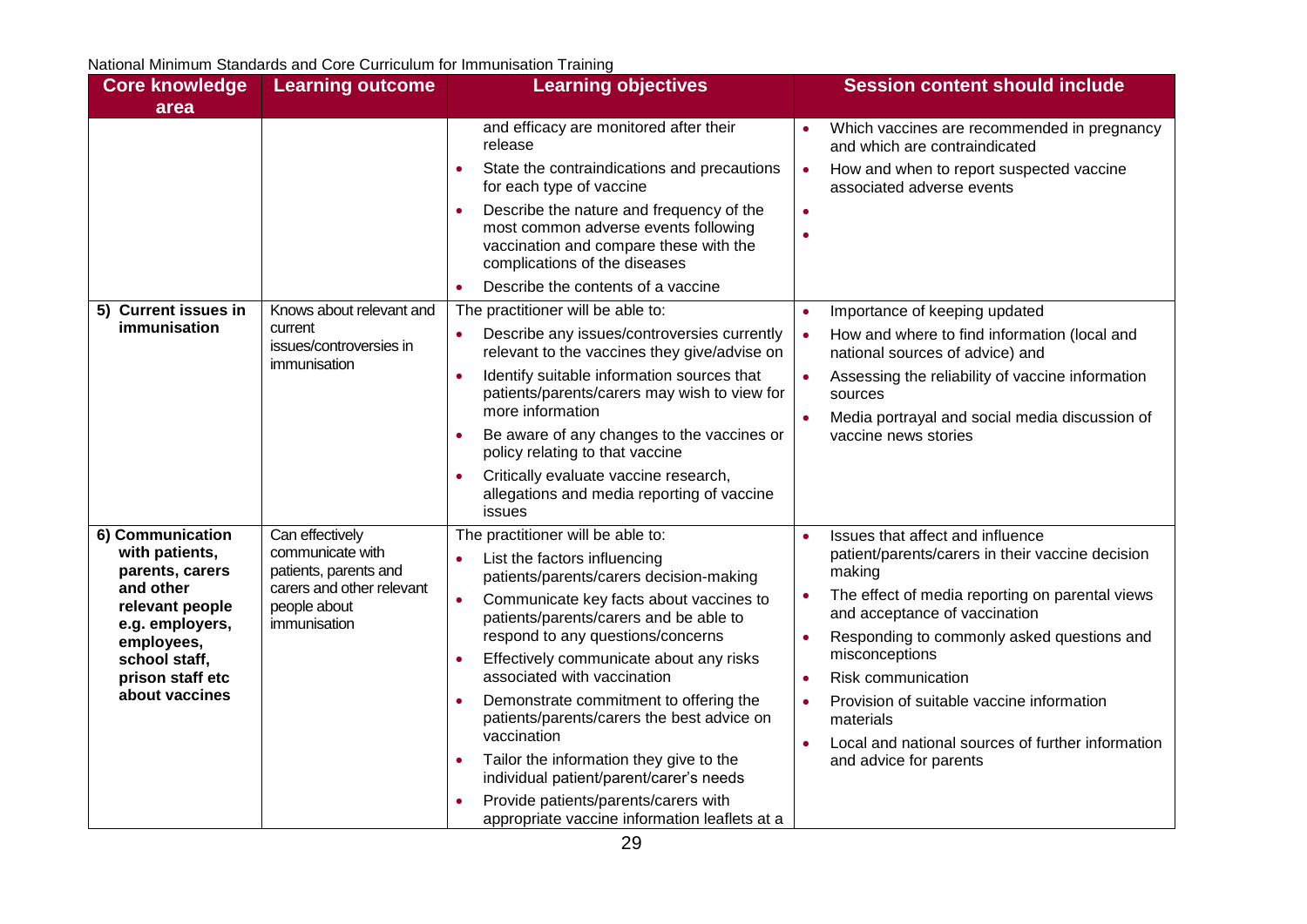| <b>Core knowledge</b>   | <b>Learning outcome</b>                                                                                     | <b>Learning objectives</b>                                                                                                                                     | <b>Session content should include</b>                                   |
|-------------------------|-------------------------------------------------------------------------------------------------------------|----------------------------------------------------------------------------------------------------------------------------------------------------------------|-------------------------------------------------------------------------|
| area                    |                                                                                                             |                                                                                                                                                                |                                                                         |
|                         | timely interval prior to vaccination and will<br>be familiar with the content of the leaflets<br>themselves |                                                                                                                                                                |                                                                         |
|                         |                                                                                                             | Direct patients, parents and carers to<br>$\bullet$<br>reliable sources of information both locally<br>and nationally and via the internet and<br>social media |                                                                         |
|                         |                                                                                                             | Discuss with school staff/employers/prison<br>staff etc what immunisations are indicated<br>and why                                                            |                                                                         |
| 7) Legal issues in      | Understands the legal<br>aspects of immunisation                                                            | The practitioner will be able to:                                                                                                                              | Current legal requirements for consent, including                       |
| immunisation            |                                                                                                             | Explain the principles of valid consent and                                                                                                                    | 'Gillick' competence' and looked after children.                        |
|                         |                                                                                                             | how it should be requested and recorded                                                                                                                        | Data protection (Data Protection Act, Caldicott)<br>$\bullet$           |
|                         |                                                                                                             | Describe the legal basis for requiring data<br>$\bullet$<br>protection                                                                                         | Documentation                                                           |
|                         |                                                                                                             | Describe the reasons for good                                                                                                                                  | Professional accountability                                             |
|                         |                                                                                                             | documentation and communication of<br>information on vaccination                                                                                               | Patient Specific Directions and Patient Group<br><b>Directions</b>      |
|                         |                                                                                                             | Explain the differences between Patient<br>Group Directions (PGDs) and Patient<br>Specific Directions (PSDs) and state when<br>each should be used             | Licensing of vaccines and off-label use                                 |
|                         |                                                                                                             | Describe the clinical governance issues<br>which relate to immunisation                                                                                        |                                                                         |
| 8) Storage and          | Follows correct                                                                                             | The practitioner will be able to:                                                                                                                              | Effects of temperature on potency, efficacy and                         |
| handling of<br>vaccines | procedures for storage<br>and handling of vaccines                                                          | Describe what the cold chain is and why it<br>is important to maintain it<br>Specify minimum/maximum temperatures<br>$\bullet$<br>for vaccine storage          | adverse events of vaccines                                              |
|                         |                                                                                                             |                                                                                                                                                                | Daily monitoring and recording of vaccine fridge<br>temperature records |
|                         |                                                                                                             |                                                                                                                                                                | Correct use of designated purpose-built vaccine<br>$\bullet$            |
|                         |                                                                                                             | Describe the effects of temperature on<br>$\bullet$                                                                                                            | fridge                                                                  |
|                         |                                                                                                             | potency and efficacy of vaccine                                                                                                                                | Importance of stock rotation and regular checks                         |
|                         |                                                                                                             | Describe the requirements for the correct                                                                                                                      | for expired vaccine                                                     |
|                         |                                                                                                             | delivery and storage of vaccines including                                                                                                                     | Ordering appropriate vaccine stock<br>$\bullet$                         |
|                         |                                                                                                             | daily monitoring and written records, correct<br>use of designated purpose-built vaccine                                                                       | Management of breakdowns in the cold chain<br>$\bullet$                 |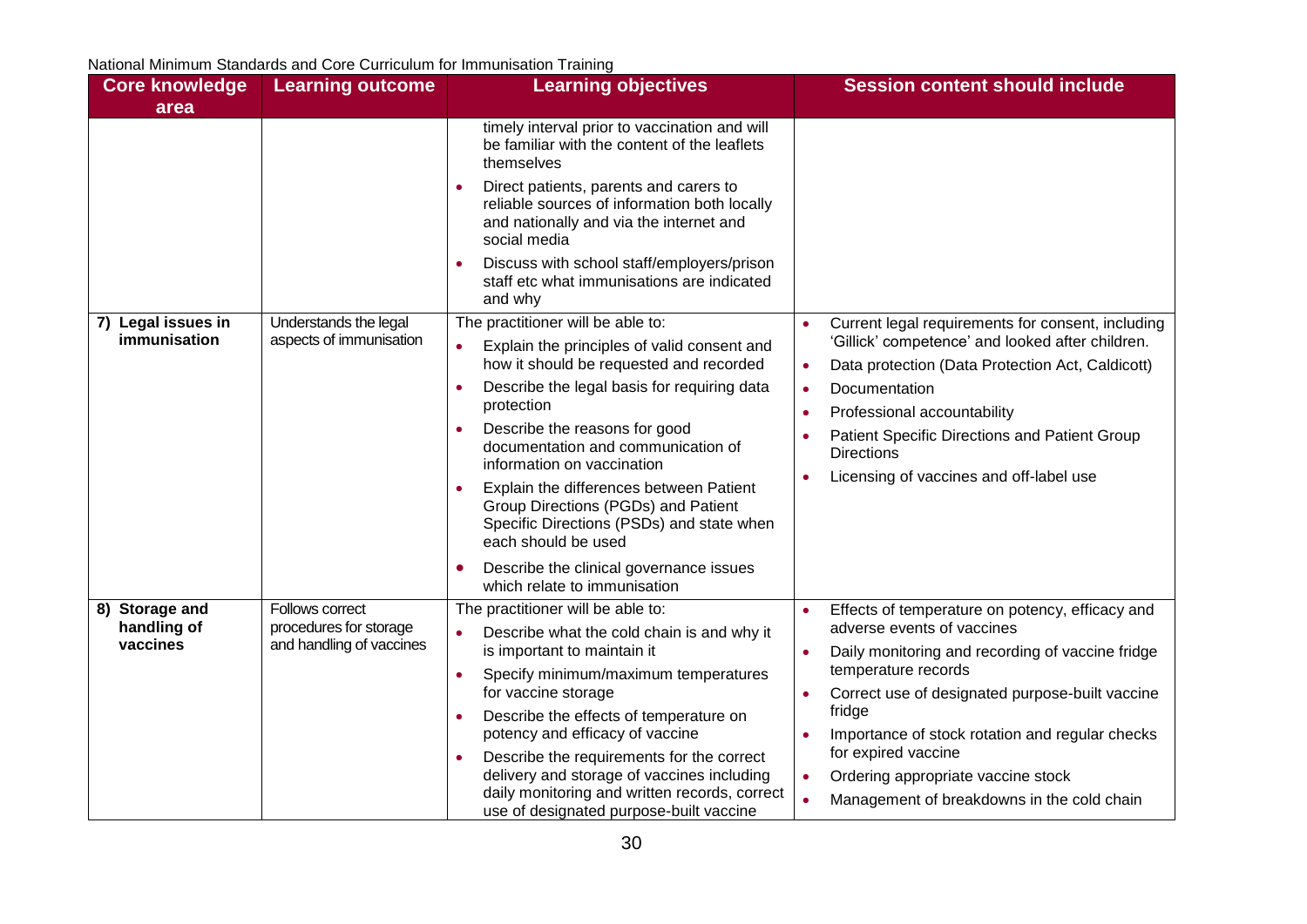| <b>Core knowledge</b><br>area               | <b>Learning outcome</b>                                      | <b>Learning objectives</b>                                                                                                                                                                                                                                                                                                                                                                                                                                                                                                                                                                                                                                                                                                                                                                                                                                                                                                                                                                                                                   | <b>Session content should include</b>                                                                                                                                                                                                                                                                                                                                                                                                                                                                                                                                                        |
|---------------------------------------------|--------------------------------------------------------------|----------------------------------------------------------------------------------------------------------------------------------------------------------------------------------------------------------------------------------------------------------------------------------------------------------------------------------------------------------------------------------------------------------------------------------------------------------------------------------------------------------------------------------------------------------------------------------------------------------------------------------------------------------------------------------------------------------------------------------------------------------------------------------------------------------------------------------------------------------------------------------------------------------------------------------------------------------------------------------------------------------------------------------------------|----------------------------------------------------------------------------------------------------------------------------------------------------------------------------------------------------------------------------------------------------------------------------------------------------------------------------------------------------------------------------------------------------------------------------------------------------------------------------------------------------------------------------------------------------------------------------------------------|
|                                             |                                                              | fridge, regular checks for expired vaccine<br>and ordering appropriate vaccine stock<br>Explain what action to take if vaccines are<br>not delivered or stored within the<br>recommended temperature range and the<br>cold chain is not maintained<br>Manage breakdowns in the cold chain and<br>know who to inform and what action to take                                                                                                                                                                                                                                                                                                                                                                                                                                                                                                                                                                                                                                                                                                  | Disposal of heat and cold damaged vaccine<br>$\bullet$<br>Setting up and using cool boxes for transporting<br>vaccines to out of surgery sessions<br>Management of cold chain during a clinic<br>$\bullet$<br>session<br>Responsibility for ensuring that all vaccines<br>$\bullet$<br>administered have been stored correctly<br>Local and national vaccine storage and handling<br>$\bullet$<br>recommendations and requirements                                                                                                                                                           |
| 9) Correct<br>administration of<br>vaccines | Able to reconstitute and<br>administer vaccines<br>correctly | The practitioner will be able to:<br>Demonstrate appropriate selection and<br>$\bullet$<br>preparation of vaccine equipment<br>Explain how to prepare and dispose of<br>$\bullet$<br>vaccinations and vaccination equipment<br>Demonstrate safe practice in checking the<br>$\bullet$<br>vaccine to be administered<br>Demonstrate correct reconstitution of<br>$\bullet$<br>vaccines where required<br>Demonstrate ability to check patient's<br>suitability for vaccination prior to<br>administration by obtaining appropriate<br>medical and medication history<br>Correctly position patients for safe and<br>effective vaccine administration<br>Demonstrate how to ask parents to hold<br>their children (where necessary) for safe<br>and effective vaccine administration<br>Explain the choice of immunisation site and<br>$\bullet$<br>needle size (where applicable)<br>Demonstrate correct administration<br>technique for the vaccine to be given (oral,<br>intranasal, subcutaneous, intramuscular,<br>intradermal injection) | Dosage and reconstitution of relevant vaccine(s)<br>$\bullet$<br>Preparation and disposal of vaccination<br>$\bullet$<br>equipment<br>Assessment of fitness for vaccination<br>$\bullet$<br>Current recommendations for route, needle size<br>$\bullet$<br>and injection site for administration of vaccine<br>based on effects on efficacy and local reactions<br>Relevant infection prevention and control<br>$\bullet$<br>measures relating to vaccination<br>Sharps legislation and avoidance and<br>management of needle stick injury<br>Correct disposal of used vaccines<br>$\bullet$ |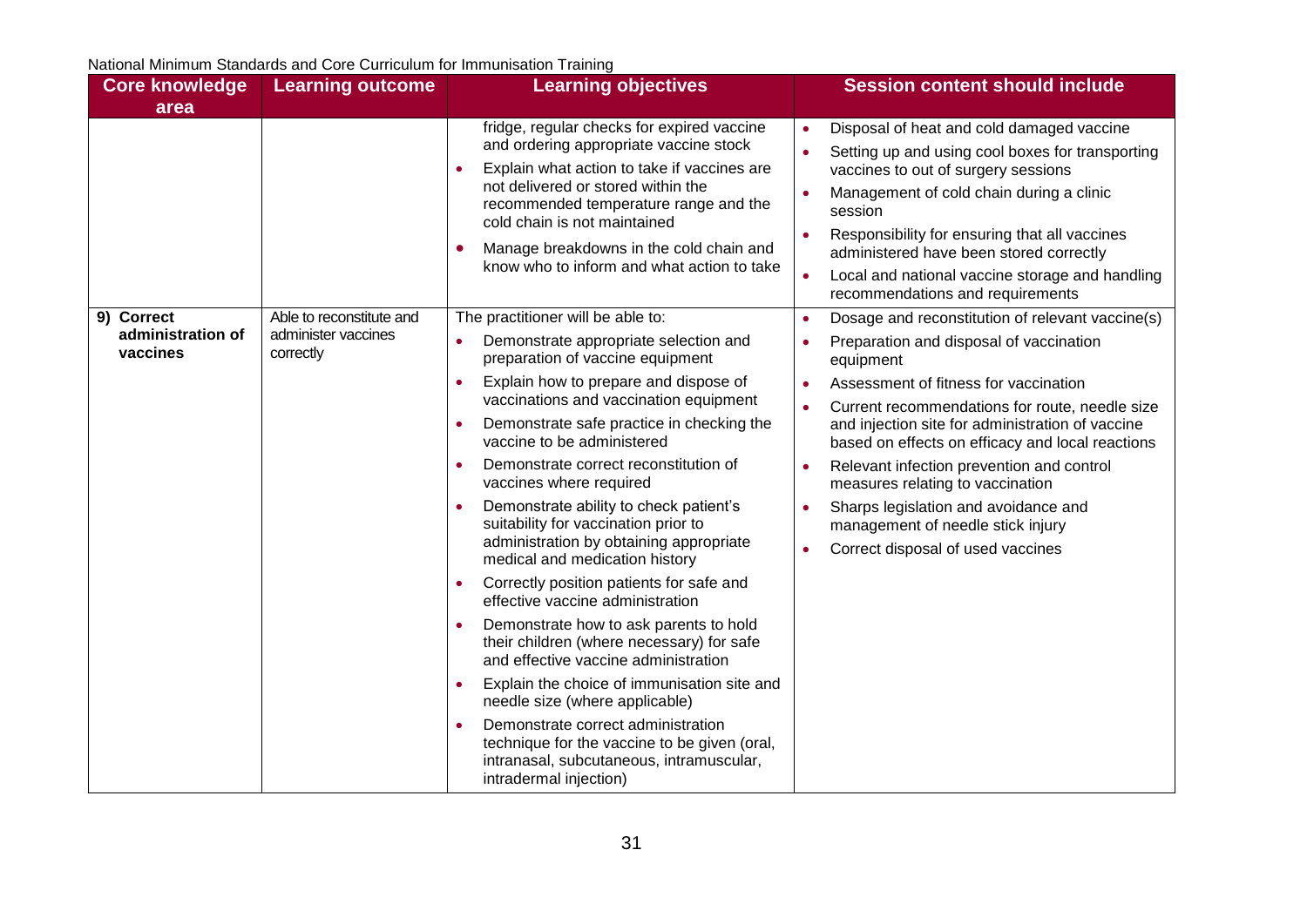| <b>Core knowledge</b>                                 | <b>Learning outcome</b>                                  | <b>Learning objectives</b>                                                                                                                                                                                                                | <b>Session content should include</b>                                                  |
|-------------------------------------------------------|----------------------------------------------------------|-------------------------------------------------------------------------------------------------------------------------------------------------------------------------------------------------------------------------------------------|----------------------------------------------------------------------------------------|
| area                                                  |                                                          | Demonstrate good knowledge and practice<br>$\bullet$                                                                                                                                                                                      |                                                                                        |
|                                                       |                                                          | of infection prevention and control<br>Show appropriate care following<br>$\bullet$<br>administration of the vaccine                                                                                                                      |                                                                                        |
|                                                       |                                                          | Demonstrate appropriate sharps<br>O<br>management and explain the procedure to<br>be taken in the event of a needle stick injury                                                                                                          |                                                                                        |
| 10) Anaphylaxis and                                   | Able to manage                                           | The practitioner will be able to:                                                                                                                                                                                                         | Definition and types of adverse events                                                 |
| adverse reactions                                     | anaphylaxis and other<br>adverse events<br>appropriately | Give evidence of anaphylaxis and basic life<br>support training within the last 12 months                                                                                                                                                 | Signs and symptoms of and differences between<br>$\bullet$<br>anaphylaxis and fainting |
|                                                       |                                                          | Define and recognise an adverse event<br>$\bullet$                                                                                                                                                                                        | Potential causes of anaphylaxis and ways of                                            |
|                                                       |                                                          | Report the incidence of local and systemic<br>$\bullet$                                                                                                                                                                                   | decreasing the risks                                                                   |
|                                                       |                                                          | adverse events and anaphylaxis                                                                                                                                                                                                            | Physiology of anaphylaxis and allergic reactions                                       |
|                                                       |                                                          | Distinguish between anaphylaxis and<br>$\bullet$<br>fainting                                                                                                                                                                              | Treatment of anaphylaxis, equipment required,<br>adrenaline dosages and sites for its  |
|                                                       |                                                          | Prepare and check the equipment and<br>drugs required for managing anaphylaxis                                                                                                                                                            | administration<br>Where and how to record and report adverse                           |
|                                                       |                                                          | Manage anaphylaxis<br>$\bullet$                                                                                                                                                                                                           | events to vaccinations                                                                 |
|                                                       |                                                          | Know when, how and where to report an<br>٠<br>adverse event                                                                                                                                                                               | Use of MHRA Yellow Card reporting system                                               |
| 11) Documentation,<br>record keeping<br>and reporting | Correctly documents and<br>reports all vaccines given    | The practitioner will be able to:<br>Correctly document vaccines given (type of                                                                                                                                                           | Requirements and importance of accurate<br>documentation                               |
|                                                       |                                                          | vaccine, batch number, expiry date, date<br>given and injection site) in all relevant<br>records (personal medical record, Personal<br>Child Health Record (red book), Child<br>Health Information system, GP system, OH<br>system, etc.) | Importance of and reasons for recording batch<br>numbers, injection site, etc          |
|                                                       |                                                          |                                                                                                                                                                                                                                           | Where and why vaccinations should be recorded<br>and reported                          |
|                                                       |                                                          |                                                                                                                                                                                                                                           | Policy for reporting and recording vaccine errors<br>and incidents                     |
|                                                       |                                                          | Explain the importance and purposes of<br>$\bullet$<br>recording information about vaccinations in<br>the different vaccine recording systems                                                                                             |                                                                                        |
|                                                       |                                                          | Describe the role and importance of<br>$\bullet$<br>vaccination coverage data                                                                                                                                                             |                                                                                        |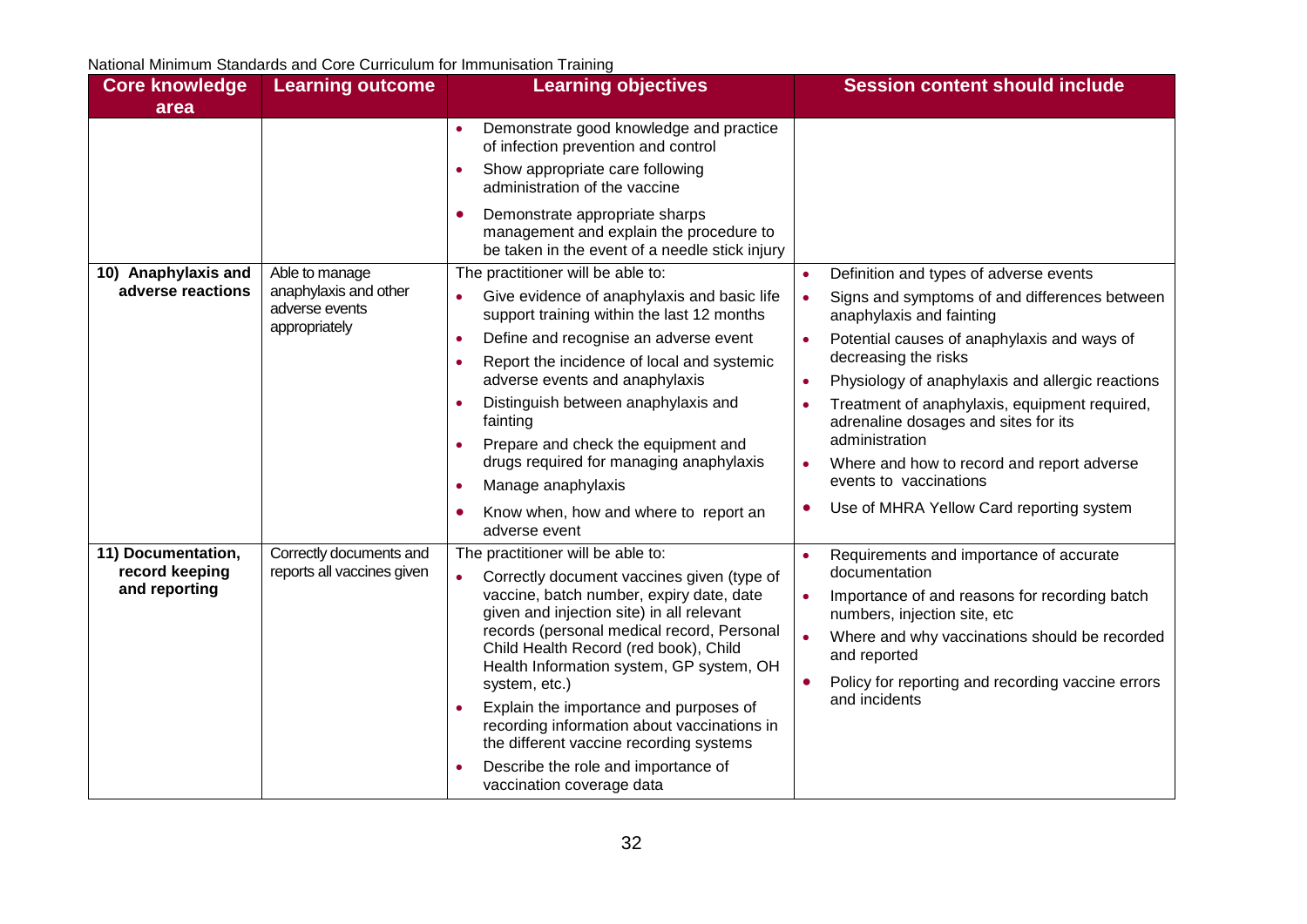| <b>Core knowledge</b><br>area                              | <b>Learning outcome</b>                                                         | <b>Learning objectives</b>                                                                                                                                                                                                                                                                                                                                                                                                                                                                                                                                                                                                            | <b>Session content should include</b>                                                                                                                                                                                                                                                                                                                                                                                                                                  |
|------------------------------------------------------------|---------------------------------------------------------------------------------|---------------------------------------------------------------------------------------------------------------------------------------------------------------------------------------------------------------------------------------------------------------------------------------------------------------------------------------------------------------------------------------------------------------------------------------------------------------------------------------------------------------------------------------------------------------------------------------------------------------------------------------|------------------------------------------------------------------------------------------------------------------------------------------------------------------------------------------------------------------------------------------------------------------------------------------------------------------------------------------------------------------------------------------------------------------------------------------------------------------------|
|                                                            |                                                                                 | Describe the role of the Child Health<br>Information System in record-keeping,<br>calling and re-calling for immunisation<br>Report serious untoward events                                                                                                                                                                                                                                                                                                                                                                                                                                                                           |                                                                                                                                                                                                                                                                                                                                                                                                                                                                        |
| 12) Strategies for<br>optimising<br>immunisation<br>uptake | Able to identify and<br>implement strategies for<br>improving vaccine<br>uptake | The practitioner will be able to:<br>Explain the importance of good<br>organisation of clinics, appointment<br>systems etc, to enable good uptake of<br>vaccination<br>Describe strategies to facilitate high<br>vaccination uptake through opportunistic<br>vaccination, vaccination at home,<br>vaccination for hospital in- or out-patients,<br>clinics organised out of working hours etc<br>Describe how to organise immunisation<br>clinics to maximise uptake and take into<br>consideration any factors which may affect<br>uptake<br>Confidently encourage other primary care<br>health professionals to promote vaccination | Identification of barriers and obstacles that may<br>prevent uptake of vaccination and impede<br>efficient vaccine delivery<br>Development of strategies to overcome barriers<br>and improve immunisation services<br>Consideration of factors that affect uptake such<br>as the clinic environment, accessibility,<br>appointment timings and attitudes of staff to<br>vaccination<br>The critical importance of healthcare<br>professional confidence in vaccination |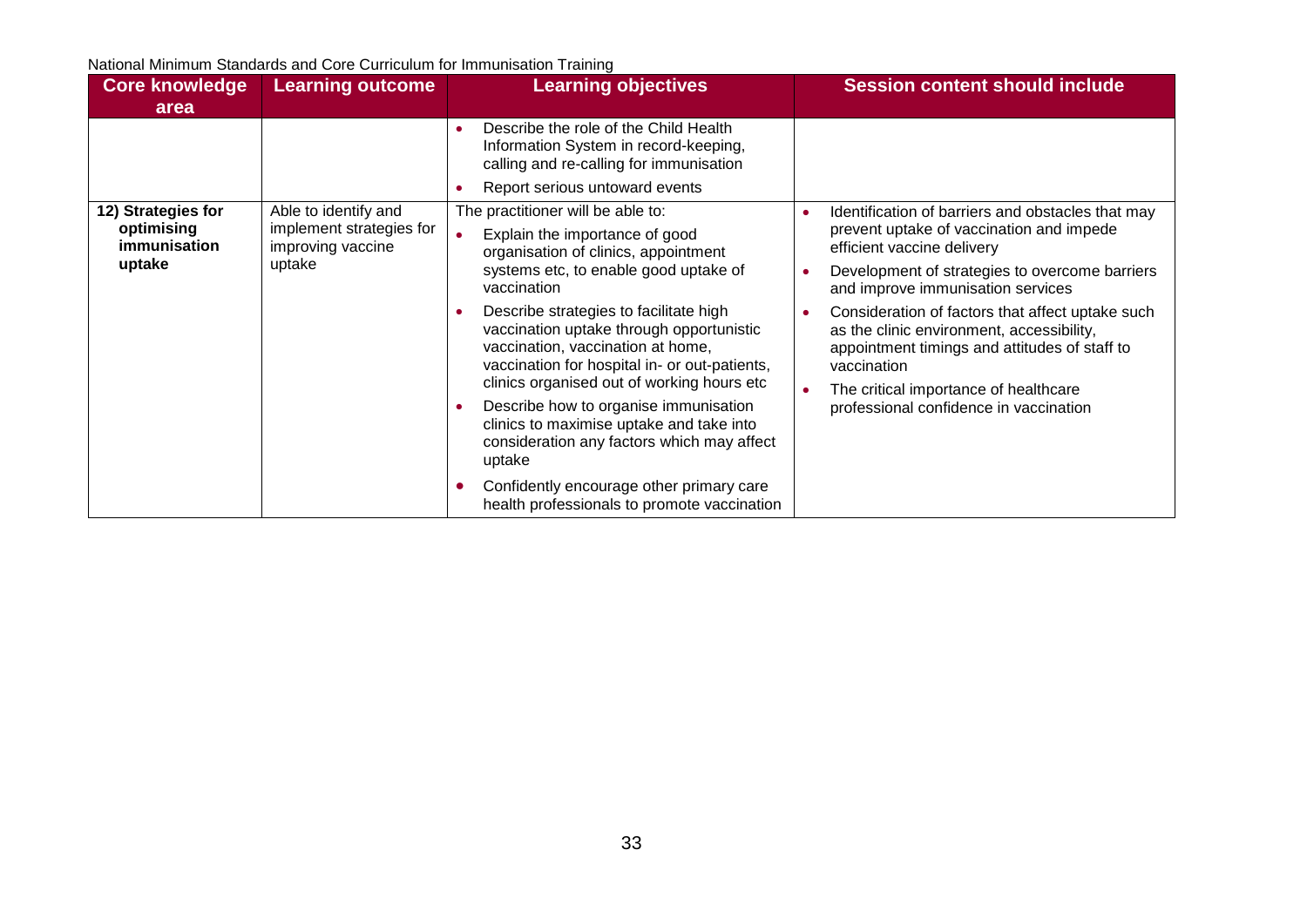# <span id="page-33-0"></span>Appendix C

#### <span id="page-33-1"></span>An example of the standards expected when assessing practitioners for competency in immunisation

- healthcare practitioners who immunise should receive specific training in immunisation, the content and duration of which will depend on which vaccines they are to administer and/or the role they will have in immunisation.
- each practitioner is required to complete an assessment of knowledge at the end of the course (e.g. a multiple-choice paper). The questions will be based on the course content and a pass mark of at least 80% is required.
- practitioners new to immunisation should have a named supervisor in the workplace. The named supervisor should be someone who is registered and clinically competent in immunisation with an appropriate knowledge and skill level.
- practitioners new to immunisation are required to complete a number of observed clinical encounters, which includes administration of a vaccine (if part of role), until both the supervisor and the practitioner feel confident that the practitioner has the necessary skills and knowledge to advise on and/or administer each of the vaccines they are to advise on/deliver. The observed administrations will be carried out under the supervision of the named supervisor. These will be documented.
- a practitioner will be assessed as competent once they have achieved the required pass mark in the knowledge assessment and a successful competency assessment.
- annual update training and appraisals are required to ensure personal development, meet professional requirements for safe practice (e.g. NMC Code) and support the delivery of safe, up to date, high quality care